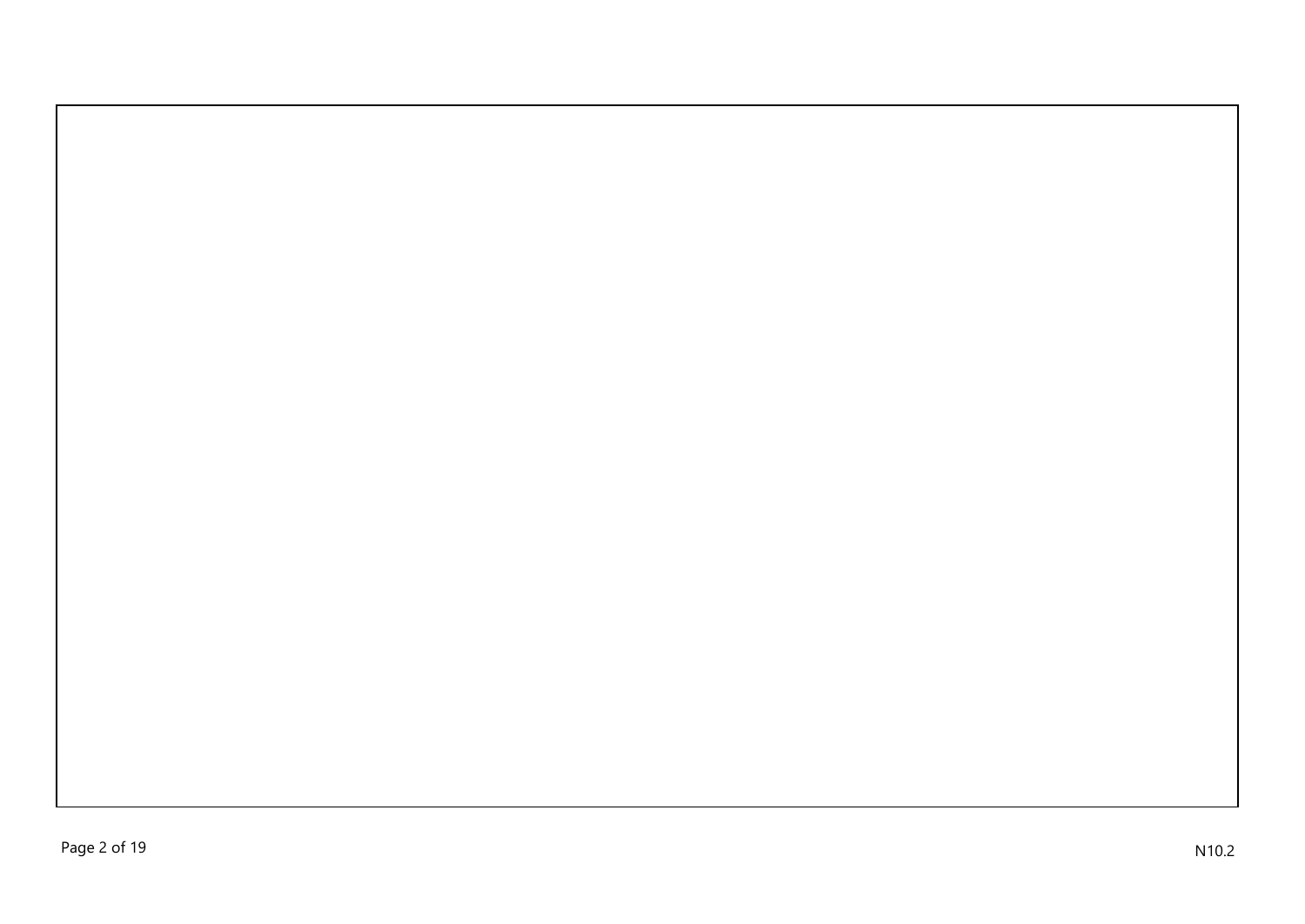| #              | Island           | House Name         | Name                   | Sex       | National ID | ، ه ، ره<br>مربح بمرت                   | يترمثر                                                     |
|----------------|------------------|--------------------|------------------------|-----------|-------------|-----------------------------------------|------------------------------------------------------------|
|                | Th. Thimarafushi |                    |                        |           |             |                                         |                                                            |
|                | Th. Thimarafushi | Aakolige           | Mohamed Moosa          | M         | A044401     | پر بر م<br>در مانوی                     | درمیه<br>و ره ر د<br>تر پر ژمر                             |
| $\overline{c}$ | Th. Thimarafushi | Aakolige           | Sakeena Ibrahim        | F         | A058165     | پرسمبر ۽<br>مرسمبر                      | اسەرىتىر<br>——<br>ەرھ ئ <sup>ۆ</sup> ر ۋ                   |
| $\overline{3}$ | Th. Thimarafushi | Aakolige           | Fathmath Zamua         | F         | A154826     | پر<br>مرسم مربر                         | ا تو پر د<br>پر و پر<br>مخ <del>و</del> د                  |
| 4              | Th. Thimarafushi | Aakolige           | Zubair Mohamed         | M         | A247361     | لمحبور                                  | و ر ه ر و<br><i>و پر</i> و تر<br>ح ئەرىر<br>مى             |
| 5              | Th. Thimarafushi | Aakolige           | Mariyam Zahuva         | F         | A247658     | پرسمبر ي<br>مرسمبر ي                    | ر ه ر ه<br><del>و</del> بربرو<br>ىر 3 ش<br>ىخ مرك          |
| $\sqrt{6}$     | Th. Thimarafushi | Aman               | Ahmed Rasheed          | M         | A027732     | ەر ە                                    | ر ەر د برخوش<br><mark>ئ</mark> رىرو بىرىنى <sub>ق</sub> ىر |
| $\overline{7}$ | Th. Thimarafushi | Aman               | Asiyath Moosa          | F         | A087126     | ەر ە                                    | أثر سيرترح ويستمر                                          |
| 8              | Th. Thimarafushi | Aman               | Mohamed Saruhan        | M         | A271338     | ەر ە                                    | سەپرىرىش<br>و ر ه ر د<br>تر پر ژ تر                        |
| $\overline{9}$ | Th. Thimarafushi | Aman Villa         | Ali Hassan Manik       | ${\sf M}$ | A050754     | ر ر<br>مەز شرە مۇ                       | أەسمجە سىكە يىككە ئىرىد                                    |
| 10             | Th. Thimarafushi | Aman Villa         | Shaheen Ali Manik      | F         | A073520     | ىر ئەھرى <b>گ</b> ە                     | شَرِيرْ كَمْ وَسَرِيرْ                                     |
| 11             | Th. Thimarafushi | Aman Villa         | Zakiyya Hassan         | F         | A087127     | ر ره په دمخه<br>مرکز مرکز               | ئى مەرگە ئەسكەنلەر                                         |
| 12             | Th. Thimarafushi | Aman Villa         | Shehenaz Ali Manik     | F         | A087128     | أرزه هرځه                               | كالمحادثة المتحفظ المستعمر                                 |
| 13             | Th. Thimarafushi | Aman Villa         | Sunny Ali Hassan Manik | M         | A103522     | ر<br>مەر ش <sub>ى</sub> بە ئە           | كمس وكمج وكمستور المرد                                     |
| 14             | Th. Thimarafushi | Anaavehi           | Asma                   | F         | A159588     | ر<br>مرتثر خر ب                         | ىرەپچ                                                      |
| 15             | Th. Thimarafushi | Anbugasdhoshuge    | Mohamed Naushad        | ${\sf M}$ | A157946     | ر<br>تەسرى كەسىۋىرىرى                   | ىئە ئەشقىر<br>و ر ه ر د<br>تر پر ژ تر                      |
| 16             | Th. Thimarafushi | Anbugasdhoshuge    | Fathmath Rilwana       | F         | A288384     | ر<br>پرسرچي سوترس                       | قەرە بېرىشقەت                                              |
| 17             | Th. Thimarafushi | Annaarumaage       | Nareema Ibrahim Manik  | F         | A087249     | ر ۵ ۶ ۶ ۶ و.<br>مرس مربو د              | سَعرِرَّ                                                   |
| 18             | Th. Thimarafushi | Annaarumaage       | Shifan Ahmed Manik     | ${\sf M}$ | A153871     | ر ۵ ۶ ۶ ۶ و.<br>مرس مربر <del>ر</del> ۶ | جوړه د پروترو سره<br>مشور شهر مدد سره                      |
| 19             | Th. Thimarafushi | Annaarumaage       | Nuhau Nashid           | M         | A327167     | ر ه ۶ و ۶ و<br>د سرسربرو د              | برمج تم مگرىشەنگر                                          |
| 20             | Th. Thimarafushi | Annaarumaage       | Shamhaan Ahmed Manik   | M         | A340777     | ر ه ۶ و ۶ و<br>د سرسربرو د              | رەم ئەرەردىر                                               |
| 21             | Th. Thimarafushi | Anoanaage Number 1 | Abdulla Zaki           | M         | A130903     | 7 مريد عدد 12                           | مَ صَحْرَاللّهِ يَمْ بِهِ                                  |
| 22             | Th. Thimarafushi | Anoanaage Number 1 | Dhunya Hussain Manik   | F         | A131979     | رەپ بەدە 1                              | و ه پر<br>ترس<br>بر کے مریکے سربر                          |
| 23             | Th. Thimarafushi | Anoanaage Number 1 | Aishath Adam Fulhu     | F.        | A154135     | رەپ بوە 12                              | و در وره دور<br>مگر شوه گرگرونو                            |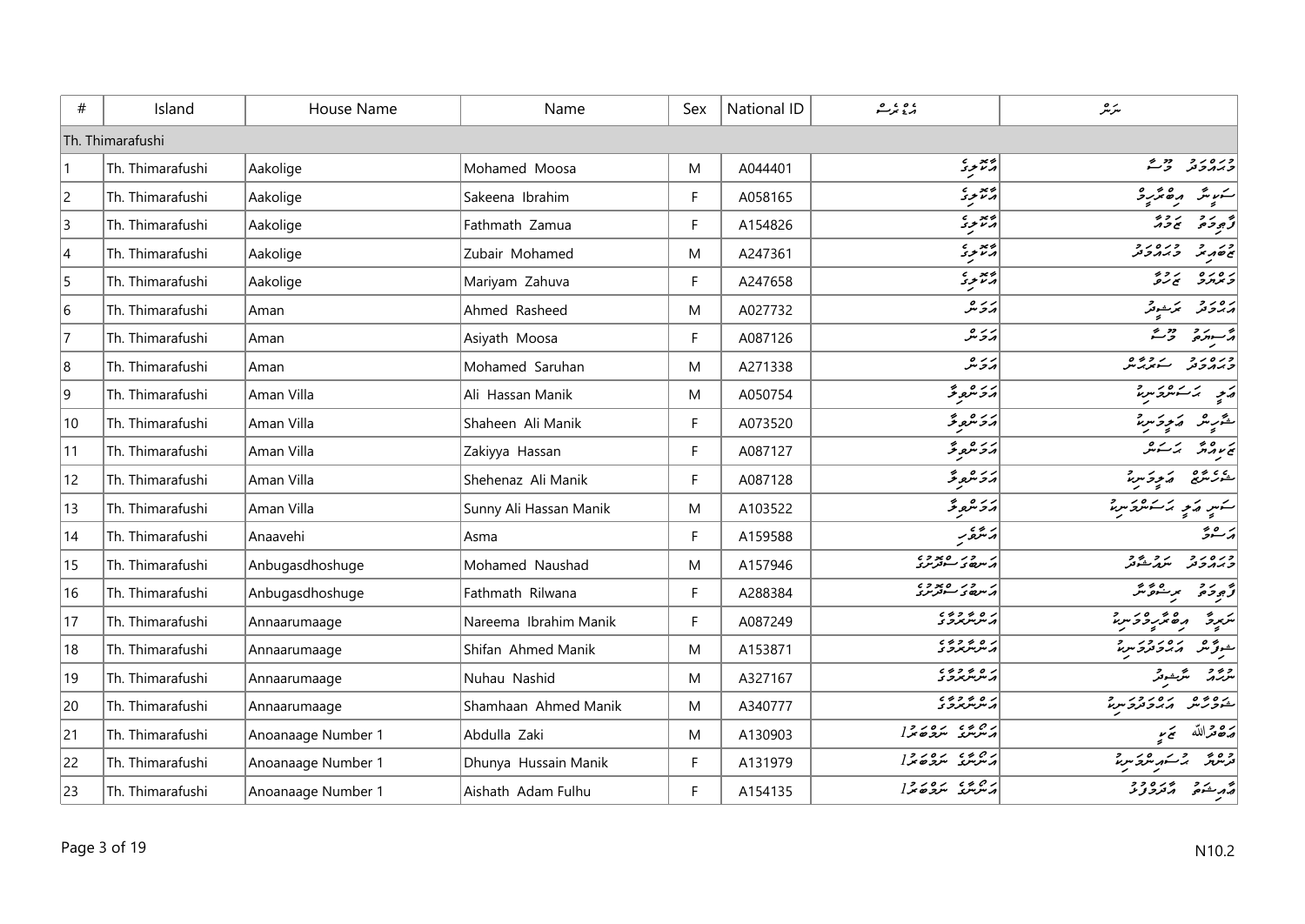| 24 | Th. Thimarafushi | Anoanaage Number 1 | Mariyam Eman Ahmed | F. | A160364 | أرقيعي بروبردا                        | ן פים היישה הפים.<br>המתכנית ההיישי         |
|----|------------------|--------------------|--------------------|----|---------|---------------------------------------|---------------------------------------------|
| 25 | Th. Thimarafushi | Anoanaage Number 1 | Aishath Iyath      | F  | A262050 | رەپ برە ئەل                           | أمر المستحقى المراجح                        |
| 26 | Th. Thimarafushi | Banafusaage        | Easa Ibrahim Fulhu | M  | A023529 | ە ئىرۇپىيى                            | ديد ده ندور                                 |
| 27 | Th. Thimarafushi | Banafusaage        | Saud Ibrahim       | Μ  | A262399 | پر بر دیږي<br>ت <i>ه مترنې</i> سر     | ستهتر مصريرة                                |
| 28 | Th. Thimarafushi | Banafusaage        | <b>Abdul Nasir</b> | M  | A262403 | پر بر دید و.<br>ج <i>ه مترو ش</i> و   | رە دە شەر                                   |
| 29 | Th. Thimarafushi | Banafusaage        | Fathimath Risna    | F  | A262422 | ە ئەر ئەي                             | أزودة برسنتر                                |
| 30 | Th. Thimarafushi | Beach Heaven       | Ahmed Nuhadh       | M  | A240499 | ھەمجە ئەھەتتە                         | ر ہ ر د د و د<br>پربروتر سربرتر             |
| 31 | Th. Thimarafushi | Beach Heaven       | Fathmath Lamha     | F. | A240501 | ە ئەرەپىر<br>م                        | تؤجروهم تزور                                |
| 32 | Th. Thimarafushi | Beach Heaven       | Hawwa Ali          | F. | A251905 | ە ئەرەپىر<br>مەمرىرىتىر               | ره د کړ                                     |
| 33 | Th. Thimarafushi | Beach Heaven       | Ali Nihal          | M  | A251910 | ە ئەر ئەر ئىر<br>ئ                    | أەيجە البررمى                               |
| 34 | Th. Thimarafushi | Beach Heaven       | Mohamed Abdulla    | M  | A333293 | پەنزىر ق                              | وره رو ده مرالله                            |
| 35 | Th. Thimarafushi | Benhaage           | Khadheeja Ibrahim  | F  | A087030 | ې و د ،<br>حامرنري                    | كَتَبِيعٌ مِنْ مُحَبِيدٌ                    |
| 36 | Th. Thimarafushi | Bijileege          | Aishath Shafana    | F  | A260606 | ھ قريق<br>مرمز پير                    | ۇرىش <i>ۇ شۆڭ</i> ىر                        |
| 37 | Th. Thimarafushi | Bijileege          | Aminath Shifa      | F  | A260614 | ھ جو پور<br>حرم پور                   | أأرجو سنرقر                                 |
| 38 | Th. Thimarafushi | Bijileegeaage      | Ahmed Solah        | M  | A060259 | ه و و د ه و و<br>مو و و د د و         | ره ر و در و<br>پرسرتر سنور                  |
| 39 | Th. Thimarafushi | Bijileegeaage      | Moosa Usman        | M  | A063871 | $rac{c}{s}$                           | در ده ده م                                  |
| 40 | Th. Thimarafushi | Bijileegeaage      | Zuhura Hussain     | F. | A087012 | ے پر پر پر پر<br>بربر پر پر پر        | جرجۇ بەر شەمرىش                             |
| 41 | Th. Thimarafushi | Bijileegeaage      | Hassan Solaah      | M  | A087014 | ه د ع د د و د<br>گرم د د د د          | ىز سەش سەۋە                                 |
| 42 | Th. Thimarafushi | Blueniyaage        | Ahmed Rasheed      | M  | A054104 | وود دي<br>حوس دي                      | د ه د چې سخندونکر<br>  د برخونکر په سخت پخت |
| 43 | Th. Thimarafushi | Blueniyaage        | Shareefa           | F. | A153199 | و دو به دی<br>ه تر سرد د              | شەمبەرىگە<br>ئ                              |
| 44 | Th. Thimarafushi | Blueniyaage        | Aminath Ali        | F  | A162682 | و دو په په<br><i>ه نو</i> سرد ک       | أأدمتهم أأو                                 |
| 45 | Th. Thimarafushi | Blueniyaage        | Usail Ahmed        | M  | A249521 | د در پرې<br><i>ه</i> تر سرد ک         | أرمستهر ومتحفر                              |
| 46 | Th. Thimarafushi | Blueniyaage        | Aishath Aseela     | F  | A262506 | ودو دی<br>حوس پر                      | ە بەيدە ئەسىرى<br>مەرسىم                    |
| 47 | Th. Thimarafushi | Bokarumaage        | Sameera Ahmed      | F. | A071739 | پر ر د ه ،<br><i>ه تا برد د</i>       | سَوِيرٌ دَرُوتر                             |
| 48 | Th. Thimarafushi | Bokarumaage        | Iyal Adam Shareef  | M  | A342301 | پر ر د پر د<br><i>ه د بر د</i> د      | أرجوه وبره خربرو                            |
| 49 | Th. Thimarafushi | Bokarumaage        | IYATH ADAM SHAREEF | F. | A342309 | پر روپ<br><i>هنا</i> برو <sub>ک</sub> | أماره أراده الشميرو                         |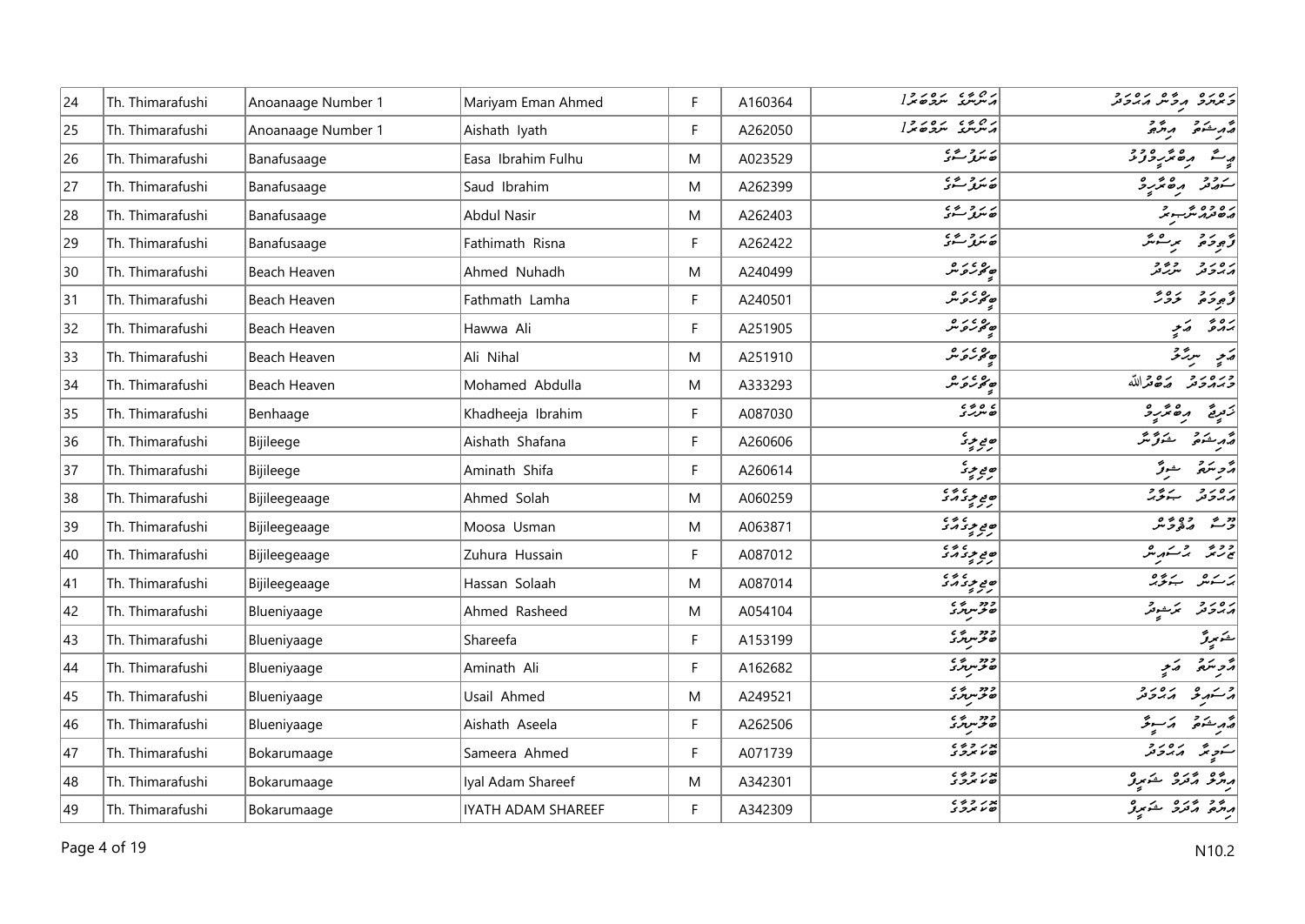| 50 | Th. Thimarafushi | Cosy House            | Mulaz Hassan Fulhu      | M  | A055940 | ئ <sub>ىم</sub> پر تر 2                | ووه پر شهرو                               |
|----|------------------|-----------------------|-------------------------|----|---------|----------------------------------------|-------------------------------------------|
| 51 | Th. Thimarafushi | Cosy House            | Ahmed Yazan Mulaz       | M  | A397105 | ء <sub>نیم</sub> پر جمہ ہے             | נ פיני נינים וכשים<br>גלבת תהמיל ביבה     |
| 52 | Th. Thimarafushi | Dhanbidhooge          | Muneera                 | F  | A263393 | ترسره وو ،                             | ۇ بىرىگە                                  |
| 53 | Th. Thimarafushi | Dhilbahaaruge         | Mohamed Masood          | M  | A076634 | ه در ۶ و ۷<br>درمون تر بر <sub>ک</sub> | כנסנכ נסמכ<br>כמוכני ב-יומני              |
| 54 | Th. Thimarafushi | Dhilbahaaruge         | Abdul Nasir Sulaiman    | M  | A262060 | ه در و د د<br>درمر <i>ه ر</i> برد      | رە دەپرىترىيە ئەرگەر ئەر                  |
| 55 | Th. Thimarafushi | Dhilbahaaruge         | Mohamed Aflah           | M  | A397017 | ه د ه د بر و ،<br>درمون تر بر د        | כנסנפ גבנב<br><i>בג</i> מכט הציבי         |
| 56 | Th. Thimarafushi | Dhilbahaaruge         | Fathmath Ifna           | F  | A397037 | ه در ۶ و ۷<br>درگرفت تر بو ۲           | قەم ئەقتىر                                |
| 57 | Th. Thimarafushi | Dhilkushaage          | Aminath Safa            | F  | A148474 | و 2 و 2 دیم<br>ترنو را شو <sub>2</sub> | أأترجع سأر                                |
| 58 | Th. Thimarafushi | Dhilkushaage          | Ahmed Shujau            | M  | A159376 | دره و در پر پر<br>درمزم شور            | ره رو دور<br>پرېرتر شو <sub>قي</sub> پر   |
| 59 | Th. Thimarafushi | Dhilkushaage          | Fathimath Ahmed Manik   | F  | A252531 | و 2 و 2 دیم<br>ترنو را شو <sub>2</sub> | أوجوحه مدود ور                            |
| 60 | Th. Thimarafushi | Dhilkushaage          | Aishath Luha            | F. | A252539 | و 2 و پر پر د<br>تعري <i>ق مستوى</i>   | أمر المستحق المستورثة                     |
| 61 | Th. Thimarafushi | Dhilleege             | Hassan Ahmed            | M  | A090160 | وره و ء<br>مره و د                     | ير کي په در د                             |
| 62 | Th. Thimarafushi | Dhooriyaage           | Fathmath Ziuna          | F  | A087025 | دد<br>ترمریز <sub>ک</sub>              | توجدة بالمشكلة                            |
| 63 | Th. Thimarafushi | Dhooriyaage           | Ibrahim Moosa Manik     | M  | A087026 | دد<br>ترمربری                          | 0 x 0 x 0 x 0 x 0 x 0 x 0 x               |
| 64 | Th. Thimarafushi | Dhooriyaage           | Ali Ibrahim Manik       | M  | A262012 | دد<br>ترمربری                          | أموس مع مركز و كارير                      |
| 65 | Th. Thimarafushi | Dhooriyaage           | Mohammed Naaz           | M  | A262014 | دد<br>ترمردگ                           | وره دو په په                              |
| 66 | Th. Thimarafushi | Dhooriyaage           | Moosa Haleem            | M  | A262015 | دد<br>ترسر پر د                        | ژئے پر دی                                 |
| 67 | Th. Thimarafushi | Dhooriyaage           | Ahmed Mauroof           | M  | A262016 | دد<br>ترمربری                          | ر و د و د و دو و<br>مدرو د کرم ترو        |
| 68 | Th. Thimarafushi | Dhooriyaage           | Aishath Zaruwa          | F. | A401605 | دد<br>تر <sub>مر</sub> بر <sub>ک</sub> |                                           |
| 69 | Th. Thimarafushi | <b>Edhurugey Aage</b> | Aminath Shammaa         | F  | A394862 | ن و وړی دی<br>پرتر پرۍ پرۍ             | ړ پره ده ده.                              |
| 70 | Th. Thimarafushi | Endherimaage          | Fathimath Hussain Fulhu | F  | A253383 | ە ھەقرىر <i>ھى</i><br>مەسر قىرىر       | توجده بر المرامز                          |
| 71 | Th. Thimarafushi | Endherimaage          | Aminath Lujaina         | F  | A257098 | ، مروکر پر <sup>پر پ</sup>             | أأوسكم وتحفظ                              |
| 72 | Th. Thimarafushi | Endherimaage          | Dhaleyka Manike         | F  | A257100 | ، هوپر پر په<br>مربر پر پر             | ر در بر ر<br>تعرفتر ما کس سوردا           |
| 73 | Th. Thimarafushi | Faalsaage             | Ahmed Maniku            | M  | A000470 | ۇ ۋرىچ                                 | ر ە ر د ر د<br>ג ژ ژ تر ژ سربا            |
| 74 | Th. Thimarafushi | Faalsaage             | Abdulla Munaz           | M  | A072609 | ۇ ۋرىپى                                | <i>ح</i> صرالله<br>و شرح<br>و سرچ         |
| 75 | Th. Thimarafushi | Faalsaage             | Mariyam Manike          | F  | A072610 | ۇ ۋرىپى                                | ر ه ر ه ر په<br><del>د</del> بربرو د سربا |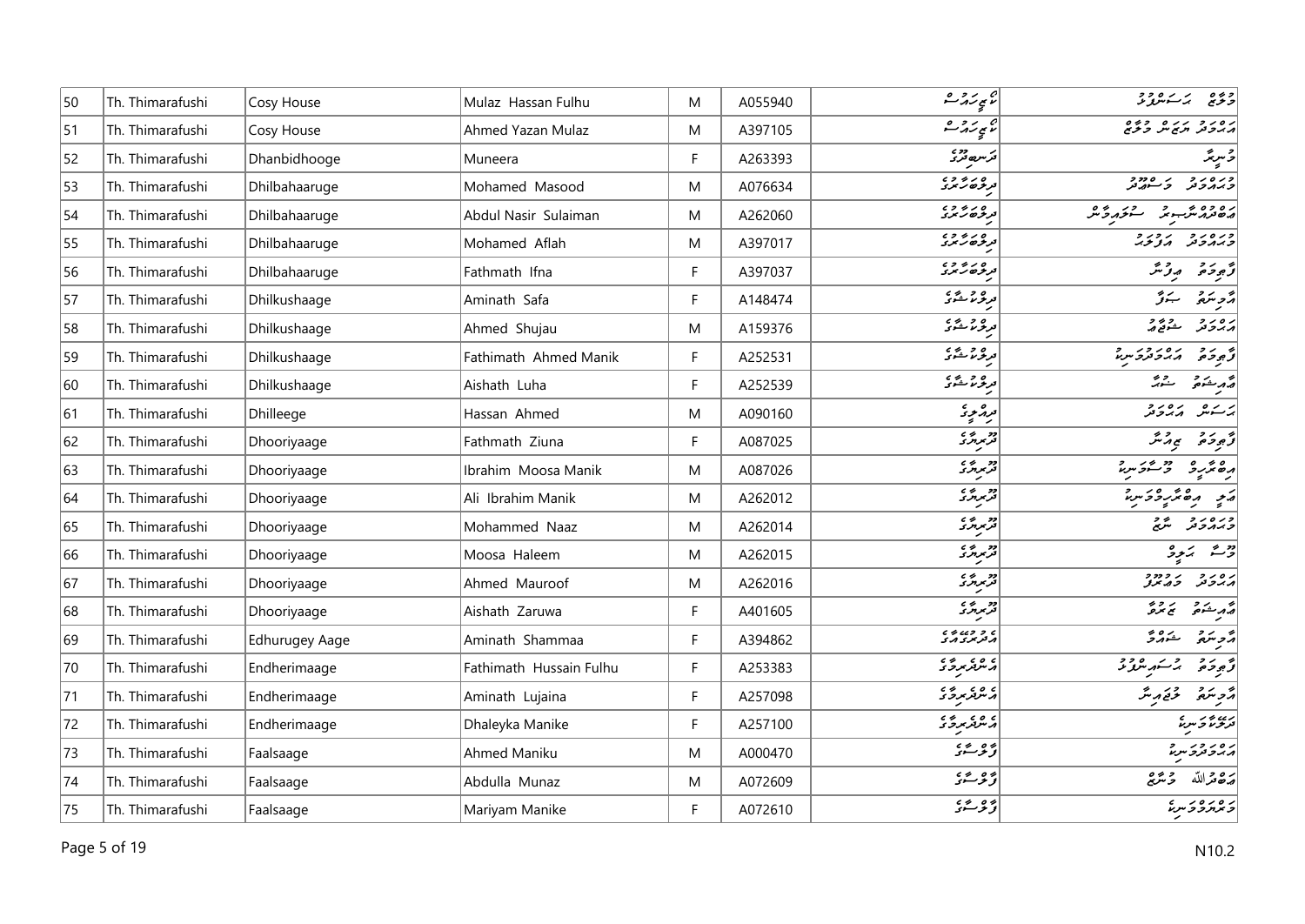| 76           | Th. Thimarafushi | Faalsaage     | Ahmed Rasheed         | M         | A123981 | ۇ ۋرىچ                                    | أبرور والمحدث                            |
|--------------|------------------|---------------|-----------------------|-----------|---------|-------------------------------------------|------------------------------------------|
| 77           | Th. Thimarafushi | Faalsaage     | Ashfag Ahmed          | M         | A249506 | ۇ ۋرىچ                                    | ر و و د و د و د<br>مشورٌ تو مر           |
| 78           | Th. Thimarafushi | Faalsaage     | Anoof Ahmed           | M         | A325273 | ۇ ۋرىچ                                    | بر دوم بره بر د                          |
| 79           | Th. Thimarafushi | Fathangumaage | Majida Idrees         | F.        | A082965 | ر ر د و » ،<br>توڅ سر ژ ژ د               | ۇ <sub>م</sub> وتر مەزىرى<br>مەسىر       |
| 80           | Th. Thimarafushi | Fathangumaage | Balgees Ali           | F         | A086864 | ر ر<br>زه سر د د د                        | ەۋىتى مەر                                |
| 81           | Th. Thimarafushi | Fathangumaage | Ibrahim Ali           | M         | A086994 | ر ر د و د ،<br><mark>ز</mark> بر رو د د   | دە ئەرە مەر                              |
| 82           | Th. Thimarafushi | Fathangumaage | Mariyam Waheedha      | F         | A086995 | ر ر بر د د ،<br><mark>ز</mark> بر ر د د د | رەرە كەيدىگە                             |
| 83           | Th. Thimarafushi | Fathangumaage | Ali Rasheed           | ${\sf M}$ | A086996 | ر ر د ده ،<br>ژه سر ژ ژ                   | أركمني المركب وتر                        |
| 84           | Th. Thimarafushi | Fathangumaage | Ahmed Thohiru         | M         | A249327 | ر ر به ده د<br>توکه سر ژگ                 | رەرد پەرىر                               |
| 85           | Th. Thimarafushi | Fathangumaage | Fathimath Ali         | F         | A251829 | ر ر د ده ،<br>زه سد ژ د                   | وًجوحا وكمع                              |
| 86           | Th. Thimarafushi | Fathangumaage | Ahmed Thaha           | M         | A251830 | ر ر<br>زه سر د د د                        | رەر دىر                                  |
| 87           | Th. Thimarafushi | Fehige        | Ahmed Adam            | M         | A033014 | ی<br>قرىرى                                | رەر دىرە                                 |
| 88           | Th. Thimarafushi | Finifenmaage  | FAJWA AHMED JAMEEL    | F         | A334247 | وسوعدة                                    | روه رورو روتى                            |
| 89           | Th. Thimarafushi | Finifenmaage  | Faeza Ahmed Jameel    | F         | A334248 | ى <sub>ر س</sub> وڭرىگە ئ                 | أزرك مرور و را و                         |
| $ 90\rangle$ | Th. Thimarafushi | Gahaa         | Jameela Mohamed       | F         | A051601 | ىزچ                                       | لتحريخ وبرورد                            |
| 91           | Th. Thimarafushi | Gahaa         | Sawa Yahuya           | F.        | A263328 | ىزچ                                       | ر په پروژ                                |
| 92           | Th. Thimarafushi | Gulbakaage    | Ibrahim Adam Manik    | M         | A261402 | و و ر پر ۽<br><sub>ک</sub> موڻ مو         | رە ئەر ئە ئەرە ئەر                       |
| 93           | Th. Thimarafushi | Handhuvareege | Hassan Hameed         | M         | A078857 | سر پرېمو سرچ                              | يُرَسَمَّسُ يَرْدِيْرُ                   |
| 94           | Th. Thimarafushi | Handhuvareege | Nafuaa Hussain        | F.        | A249519 | ر سرچر <sub>سر</sub> م                    | بتروژ بر شهر ش                           |
| 95           | Th. Thimarafushi | Handhuvareege | Aminath Waheeda       | F         | A262483 | ر سروگر <sub>مو</sub> ر                   | أأدح المتمريح وأراقه                     |
| 96           | Th. Thimarafushi | Handhuvareege | Nisreen Moosa         | F         | A262493 | ر سرچر <sub>سر</sub> م<br>ر               | سرڪي <sub>م</sub> بر وڃڻ                 |
| 97           | Th. Thimarafushi | Handhuvareege | Ahmed Amil            | M         | A262495 | ر سرچر <sub>محر</sub> ي                   | رەر ئەرۋ                                 |
| 98           | Th. Thimarafushi | Handhuvareege | Ahuzam Abdul Rahumaan | M         | A395853 | ر سر پر <sub>کا</sub> پر کا               | ر ه وه ر ه د ه<br>پره تربر بررگ<br>رەپرە |
| 99           | Th. Thimarafushi | Iramaage      | Aslam Abdul Hakeem    | M         | A054369 | د برو د<br>د برگ                          | ر ورو رەدەررە                            |
| 100          | Th. Thimarafushi | Iramaage      | Abdul Hakeem Adam     | M         | A055232 | <br>  مریمرژی                             | גם כפג פרי הבקב                          |
| 101          | Th. Thimarafushi | Iramaage      | Mohamed Nadir         | M         | A062909 | ويزوء                                     | ورەرو شەرو                               |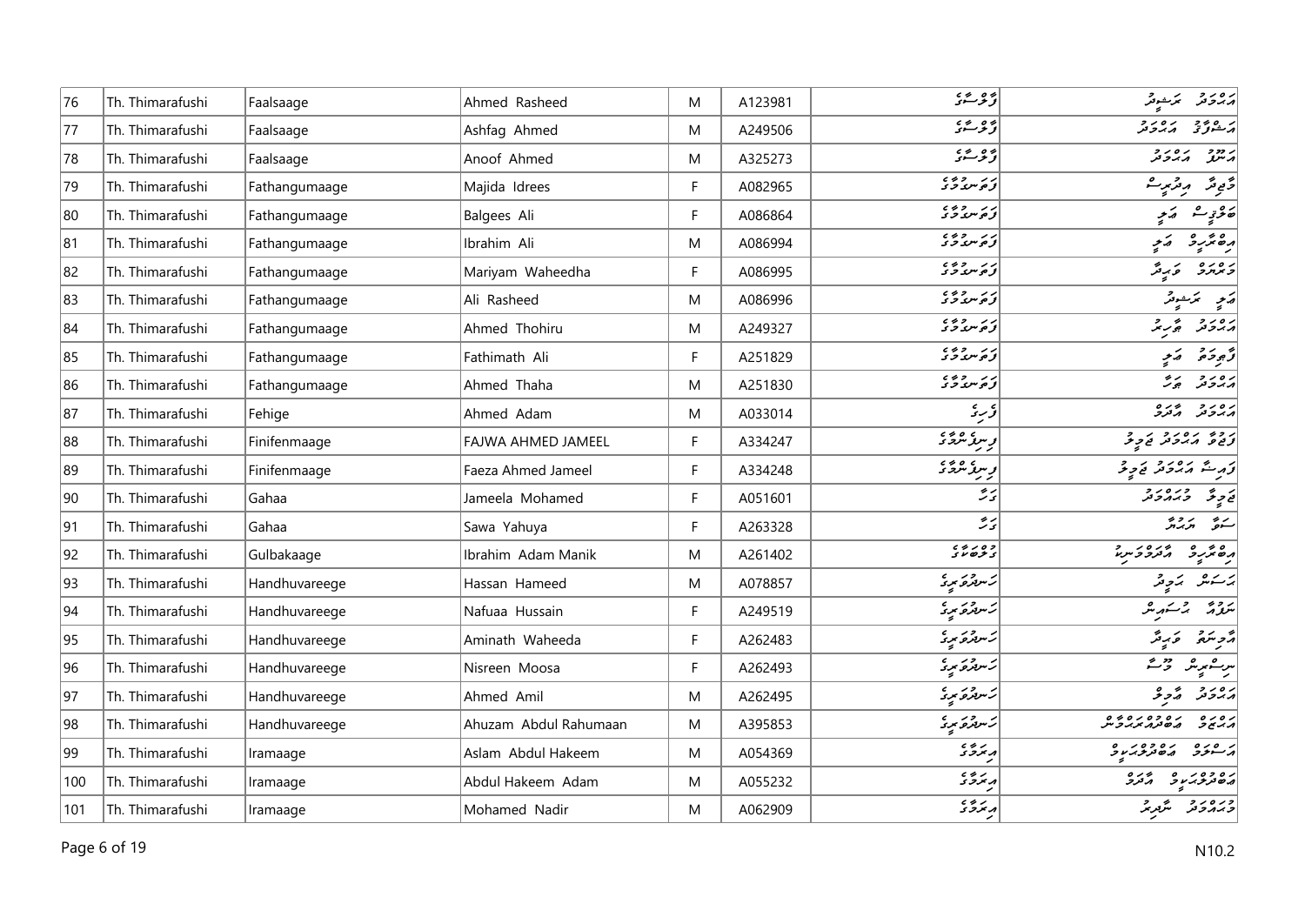| 102 | Th. Thimarafushi | Iramaage      | Zunaira Abdul Hakeem | F  | A065484 | د بوره د<br>م بورگ                |                                                                                                      |
|-----|------------------|---------------|----------------------|----|---------|-----------------------------------|------------------------------------------------------------------------------------------------------|
| 103 | Th. Thimarafushi | Iramaage      | Ali Nasheed          | M  | A120643 | و پروی                            | أركمني الكريشوقر                                                                                     |
| 104 | Th. Thimarafushi | Iramaage      | Anas Abdul Hakeem    | M  | A158923 | د برو د                           | ىر يىزىشە<br>ر ه و وه ر په و<br>پرې تر بور ک                                                         |
| 105 | Th. Thimarafushi | Iramaage      | Jameela Ibrahim      | F. | A246959 | د بوره د<br>د بورم                | مەھمەرد<br>تع تر تَرُّ                                                                               |
| 106 | Th. Thimarafushi | Iramaage      | Ismail Majidh        | M  | A246984 | بر بو د ،<br>بر بود د             | ر جۇم ئۇي ئىق                                                                                        |
| 107 | Th. Thimarafushi | Iramaage      | Aishath Suma Aslam   | F  | A397123 | د بود و<br>د بور و                | د در در در در ۲۵ دره<br>در شوی سوژ در سوژ                                                            |
| 108 | Th. Thimarafushi | Irudheymaage  | Mohamed Rasheed      | M  | A025917 | و ده بو د<br>در موتور و د         | ورەرو كەشوتە                                                                                         |
| 109 | Th. Thimarafushi | Irudheymaage  | Fathimath Suha       | F  | A402125 | و دره بو د<br>در موتور و د        | د و دو در                                                                                            |
| 110 | Th. Thimarafushi | Irudheymaage  | Hassan Maaiz         | M  | A414503 | و پره پر د<br>در موتور و          | برسەيىتە<br>ۇرىخ                                                                                     |
| 111 | Th. Thimarafushi | Jahaamugurige | Aminath Ameena       | F  | A063073 | ر ۶ و و<br>ق رگ و تو تو ت         | ړې سره پرې پر                                                                                        |
| 112 | Th. Thimarafushi | Jahaamugurige | Raziyya Abdulla      | F  | A087055 | ر ۶ و و<br>ق رو د مرد             | ترسم مركة الله                                                                                       |
| 113 | Th. Thimarafushi | Jahaamugurige | Mohamed Naseem       | M  | A264256 | ر ۶ و و<br>ح رو و مرد             | ورەرو شرىدۇ                                                                                          |
| 114 | Th. Thimarafushi | Jahaamugurige | Ahmed Naseem Abdulla | M  | A264260 | ر ۶ و و<br>بع ترن پی تیری         | أزورة ترجو أرقاقه الله                                                                               |
| 115 | Th. Thimarafushi | Jahaamugurige | Ahmed Ameen          | M  | A264266 | ر ۶ و و<br>ق رو و مرد             | أرجوجر أأتمح محر                                                                                     |
| 116 | Th. Thimarafushi | Jahaamugurige | Fathimath Aboobakuru | F. | A264267 | ر ۶ و و<br>ح رو و مرد             | 77777<br>وٌجوحه                                                                                      |
| 117 | Th. Thimarafushi | Jahaamugurige | Ameen Sah            | M  | A264269 | <br>  نے رکوی مری                 | أرَدٍ سَرَ اللَّهُ مِنْ السَّرْ مِنْ السَّرْ مِنْ السَّرْ مِنْ السَّرْ مِنْ السَّرْ مِنْ السَّرْ مِن |
| 118 | Th. Thimarafushi | Jahaamugurige | Aminath Shirua       | F  | A324686 | ر ۶ و و<br>ق رو د مرد             | ومحر سنو المستوجدة                                                                                   |
| 119 | Th. Thimarafushi | Jahaamugurige | Aishath Sharuva      | F. | A397104 | پر بر و و ر پر<br>  فن شرحری میری | ر<br>د گرم شومی<br>شە تەرگە                                                                          |
| 120 | Th. Thimarafushi | Janavareege   | Ahmed Sobah          | M  | A151840 | ئے سَرَتَدَ سِرِیْہِ              | ره رو بروه<br>پرېدونو ب                                                                              |
| 121 | Th. Thimarafushi | Janavareege   | Ali Sobah            | M  | A255240 | ئە ئىرى ئىرى<br>ئ                 | $rac{1}{200}$                                                                                        |
| 122 | Th. Thimarafushi | Janavareege   | Hussain Shareef      | M  | A425291 | <br>  نے مترک <sub>فر</sub> یزی   | 2 س <i>ەر شەھىر ۋ</i>                                                                                |
| 123 | Th. Thimarafushi | Kaneerumaage  | Fathimath Dhon Manik | F  | A067049 | ر<br>مأسو پر چ <sup>ر</sup> ی     | و څوخه د<br>بو ه پر ر <sup>و</sup><br>تر سربر                                                        |
| 124 | Th. Thimarafushi | Kaneerumaage  | Ahmed Ibrahim        | M  | A067992 | ر<br>مأسر پر ژبر                  | ر ەر د<br>ەھ ئەرى                                                                                    |
| 125 | Th. Thimarafushi | Kaneerumaage  | Mohamed Siraj        | M  | A112569 | ا پرېديز دي.<br>په پېښې           | سىدىگە<br>و ر ه ر د<br>د بر پر تر                                                                    |
| 126 | Th. Thimarafushi | Kaneerumaage  | Dhaleykaa            | F  | A247708 | ر<br>رأ سر بر ژ ی                 | ر ن پر<br>تونو تا                                                                                    |
| 127 | Th. Thimarafushi | Kaneerumaage  | Mariyam Ali          | F  | A247714 | ر<br>مأسر پر ژی                   | ر ه ر ه<br>د بربرگ<br>ەكىرىپە                                                                        |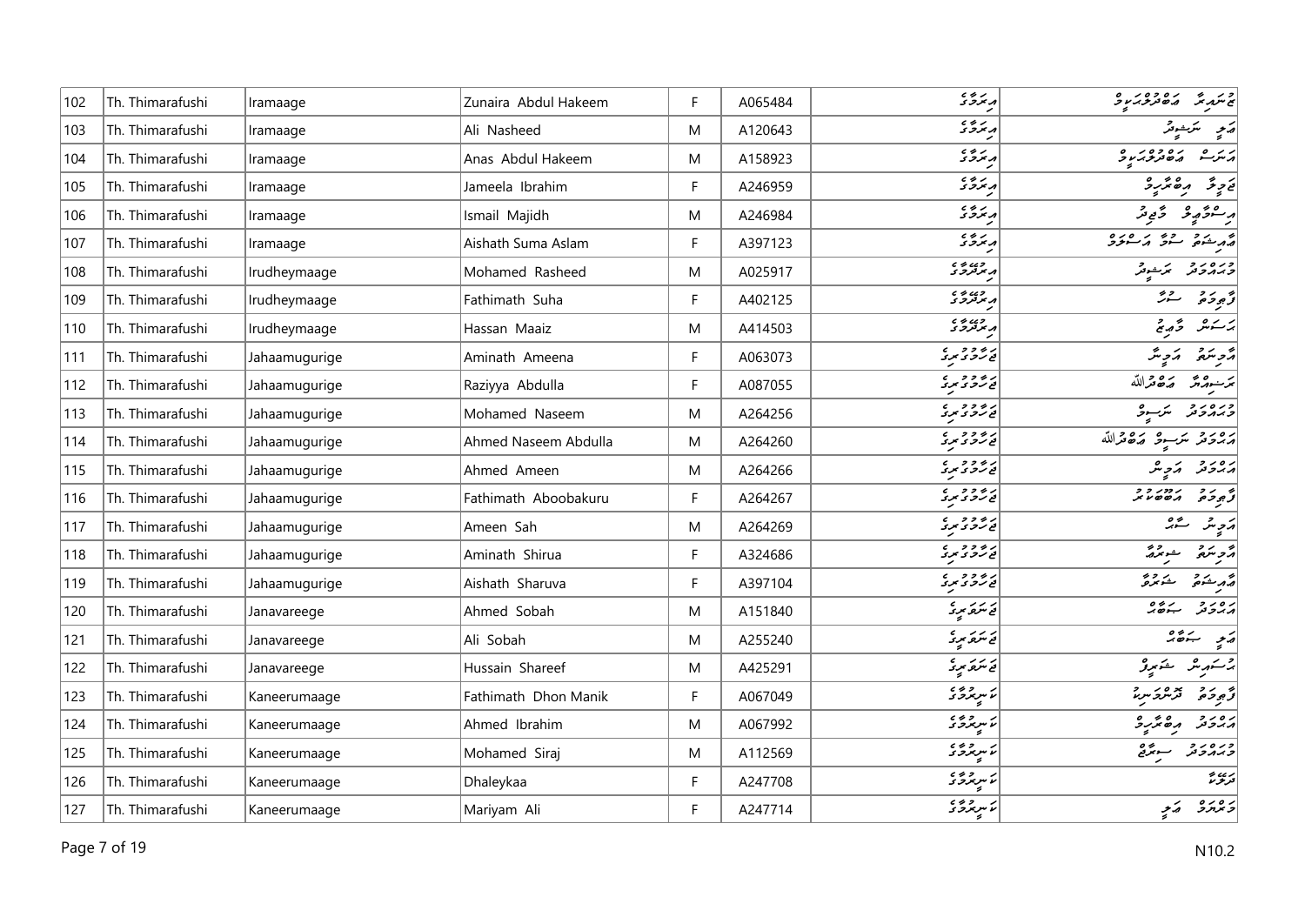| 128 | Th. Thimarafushi | Kashikeyomaage | Mohamed Shameem Ahmed   | M  | A033706 | ئەس ئەھ ئ                              | ورەرو شەرە مەدو                                                                                                   |
|-----|------------------|----------------|-------------------------|----|---------|----------------------------------------|-------------------------------------------------------------------------------------------------------------------|
| 129 | Th. Thimarafushi | Kashikeyomaage | Aminath Ibrahim         | F  | A247944 | ر می پیور می<br>ما مربر در در          | أأترسم وكالمرد                                                                                                    |
| 130 | Th. Thimarafushi | Kashikeyomaage | Fathimath Mizuna        | F  | A247945 | ر سره پرور<br>مرسم پرور                | و محمد حرم<br>اقرام حرم<br>جەنتىر                                                                                 |
| 131 | Th. Thimarafushi | Kashikeyomaage | Ahmed Rasheed           | M  | A247950 | ار پروژه<br>مارتوروز                   | رەرە ئەجەد                                                                                                        |
| 132 | Th. Thimarafushi | Kashikeyomaage | Aishath Noora           | F  | A247970 | ر میدود و<br>ما مربود و د              | و المراسط المعرفي المراسر                                                                                         |
| 133 | Th. Thimarafushi | Kashikeyomaage | Visham Rasheed          | M  | A247975 | ر پر پر دی<br>ماسر ماهرچری             | ويشكى مكرسونر                                                                                                     |
| 134 | Th. Thimarafushi | Kashikeyomaage | Hudhuna Ibrahim Rasheed | F  | A345980 | ر پر پر دی<br>ماسر ماهر <del>د</del> ر | ככל תפתור תייבת                                                                                                   |
| 135 | Th. Thimarafushi | Kashikeyomaage | Rashsham Rasheed        | M  | A347307 | ر<br>  را برنا در در<br> -             | ره ده ده<br>بروشوفر برشوتر                                                                                        |
| 136 | Th. Thimarafushi | Kashikeyomaage | Risham Rasheed          | M  | A409796 | پر پر پر پر<br>  پاسرپا مرکز پر        | المرتشكات المحرشوطر<br>المرتشكات                                                                                  |
| 137 | Th. Thimarafushi | Kashimaage     | Nafeesa Ibrahim         | F  | A246933 | ر<br>ما مرچ د                          | سَرٍتْ رەھمەر                                                                                                     |
| 138 | Th. Thimarafushi | Kashimaage     | Mohamed Hassaan         | M  | A246939 | ړ<br>تارود                             | ورەرو رەپ                                                                                                         |
| 139 | Th. Thimarafushi | Kashimaage     | Ahmed Husaan            | M  | A246945 | ر<br>ماسرچۍ                            | رەرو جەشر                                                                                                         |
| 140 | Th. Thimarafushi | Kashimaage     | Hisana Hassan           | F  | A246951 | ر<br>مأمور <sup>ي</sup>                | بالثقش الإسكاس                                                                                                    |
| 141 | Th. Thimarafushi | Kasthoorige    | Mohamed Rasheed         | M  | A043335 | ر ۶۶۵ و.<br>ما سوه مور                 | ورەرو كەشپەر                                                                                                      |
| 142 | Th. Thimarafushi | Kolige         | Maumoon Riza            | M  | A074417 | بو<br>ماھرى                            | ر دوده برگ                                                                                                        |
| 143 | Th. Thimarafushi | Kolige         | Ali Riza                | M  | A087009 | بو<br>مامور                            | ړې برگ                                                                                                            |
| 144 | Th. Thimarafushi | Kolige         | Aishath Ibrahim         | F  | A087486 | بو<br>مامور                            | ومرشو موجر                                                                                                        |
| 145 | Th. Thimarafushi | Kolige         | Ibrahim Abdulla         | M  | A087487 | لتعريجه                                | مصمح محصراته                                                                                                      |
| 146 | Th. Thimarafushi | Kurikeelage    | Mohamed Waheed          | M  | A051574 | د<br>ماسر پوځونه                       | وره دو کرد                                                                                                        |
| 147 | Th. Thimarafushi | Kurikeelage    | Hawwa Ali               | F  | A251769 | پرېدنو کړې<br>  سرچ                    | ره د کړ                                                                                                           |
| 148 | Th. Thimarafushi | Luboamaage     | Shareefa Mohamed        | F  | A086999 | و <i>0 ه</i> ی<br>مون و ی              | و ر ٥ ر و<br>تر پر تر تر                                                                                          |
| 149 | Th. Thimarafushi | Luboamaage     | Aishath Moosa           | F. | A087000 | و <i>0 ہ</i> ے ج<br>موضو ت             | و در در در در در در در کند.<br>مواله در سر در در در کند که در کند که در در کند و در کند و کند و کار در کار در کار |
| 150 | Th. Thimarafushi | Luboamaage     | Moosa Manik             | M  | A149398 | و <i>0 ه</i> ء<br>موھ <del>و</del> ي   | ارستان مرید<br>م                                                                                                  |
| 151 | Th. Thimarafushi | Luboamaage     | Mohamed Moosa           | M  | A251909 | و <i>0 ه</i> ء<br>موھ <del>و</del> ي   | وره دو دور                                                                                                        |
| 152 | Th. Thimarafushi | Luboamaage     | Muaaviath Moosa         | M  | A251911 | و <i>۵ پ</i> ه  ې<br>مرخه  د ک         | בלקתם בגי                                                                                                         |
| 153 | Th. Thimarafushi | Luboamaage     | Hamzath Moosa           | M  | A324646 | و <i>0 ہ</i> ے<br>موضو ت               | رەرد «ش                                                                                                           |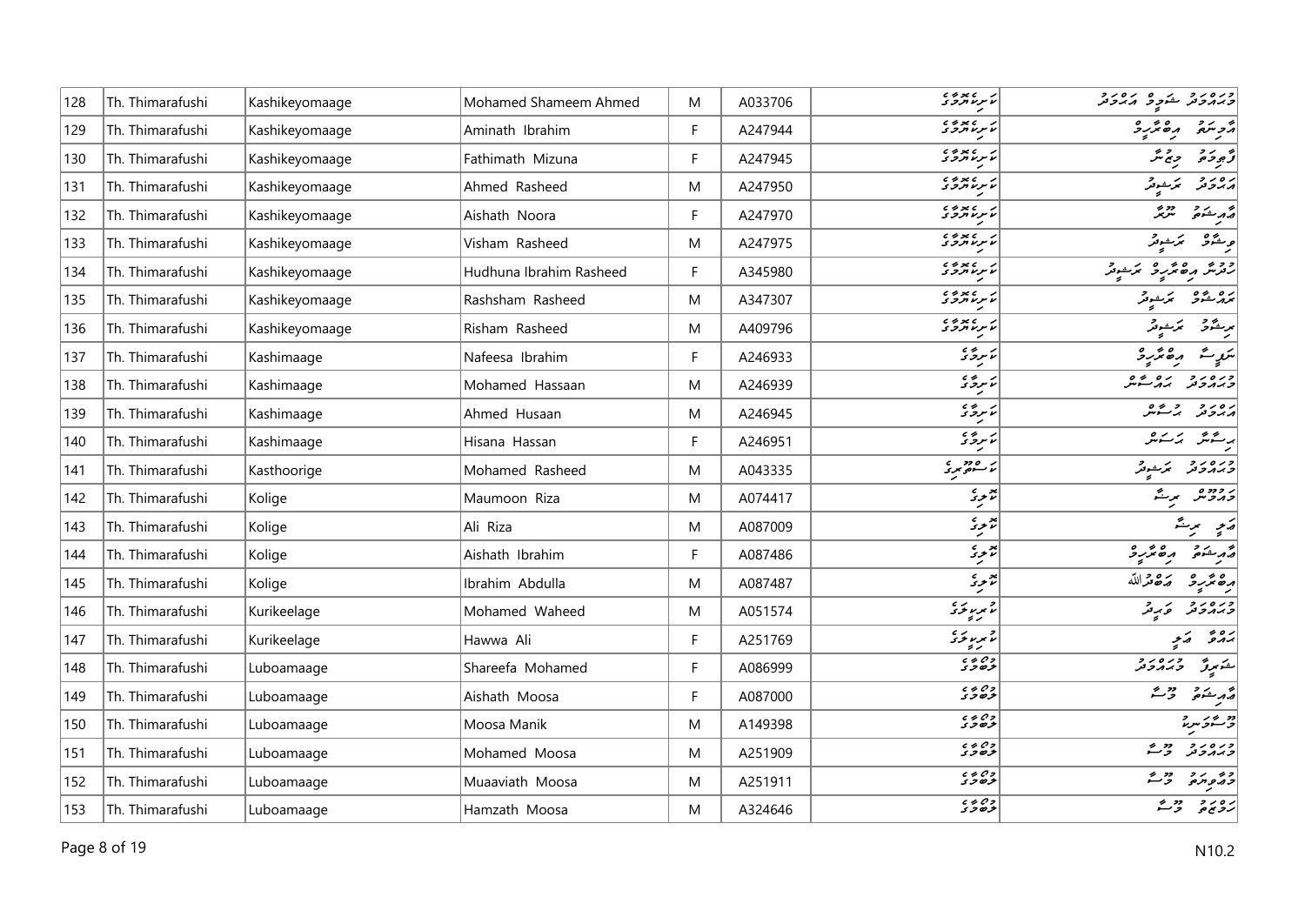| 154 | Th. Thimarafushi | Maadu              | Aminath Lainaa Hussain Afeef | F.        | A382325 | ?彡                                                                    | أأوسكم تحديثر برحتر بداريو                                          |
|-----|------------------|--------------------|------------------------------|-----------|---------|-----------------------------------------------------------------------|---------------------------------------------------------------------|
| 155 | Th. Thimarafushi | Maafolheyge        | Mohamed Shafeeg              | M         | A068693 | ه مورد ،<br><del>وگ</del> و و                                         | وبروبرو الشرورة                                                     |
| 156 | Th. Thimarafushi | Maafolheyge        | Ismail Shiad                 | M         | A249508 | ه مورد ،<br><del>وگ</del> و و                                         | والمتحفظ المستقار                                                   |
| 157 | Th. Thimarafushi | Maafolheyge        | Ali Safah                    | M         | A261717 | ە يىزى ئ<br>تركر ئىرى                                                 | أەسمج ستوفير                                                        |
| 158 | Th. Thimarafushi | Maafolheyge        | Abdullah Simah               | M         | A261720 | ەيدى ،<br>5 توغرى                                                     | مَدْهُ مَّرَاللَّهُ سُوَّرَ                                         |
| 159 | Th. Thimarafushi | Maafolheyge        | Aishath Shaufa               | F         | A261725 | ەيدى ،<br>5 تۇ ئى ي                                                   | وكرم شكرة والمستور                                                  |
| 160 | Th. Thimarafushi | Maajehige Number 1 | Aminath Rasheedha            | F.        | A007476 | د قرى تر شركة قرا                                                     | أأدوسكم أتكر الموافد                                                |
| 161 | Th. Thimarafushi | Maajehige Number 1 | Mariyam Fulhu                | F         | A051448 | وی دی مرکز میکند 1                                                    | ر ہ ر ہ و و<br><del>ر</del> بربرو تو تر                             |
| 162 | Th. Thimarafushi | Maajehige Number 1 | Fathimath Rasheedha          | F         | A086940 | دی دی مرکز صدر 1                                                      | قُرِ وَحَرَمُ مَرَ شَوِيَّرَ                                        |
| 163 | Th. Thimarafushi | Maajehige Number 1 | Mariyam Almas Binth Adam     | F         | A247109 | دی دی مره می د                                                        | גם גם גם כם פרק בגם<br>כינו <i>ניב</i> וגיבל פייט <sub>ב</sub> וגנב |
| 164 | Th. Thimarafushi | Maajehige Number 1 | Nadhuma Adnan                | F.        | A247145 | $\frac{1}{1}$ $\frac{3}{4}$ $\frac{6}{4}$ $\frac{6}{4}$ $\frac{6}{4}$ | ىروم بەرتەش                                                         |
| 165 | Th. Thimarafushi | Maajehige Number 1 | Hawwa Dheema Adnan           | F.        | A328918 | $\frac{1}{1}$ $\frac{2}{3}$ $\frac{6}{3}$ $\frac{6}{3}$ $\frac{6}{3}$ | رەۋ ب <sub>و</sub> ۇ <sub>م</sub> ەرشرىر                            |
| 166 | Th. Thimarafushi | Maajehige Number 3 | Izzath Hassan Manik          | M         | A069981 | وي دي مره دي 3                                                        |                                                                     |
| 167 | Th. Thimarafushi | Maajehige Number 3 | Zamhad Jaleel                | M         | A247354 | قىم بى ئىر ئىر قىلىم 3                                                | پروژنر   پے پرپی                                                    |
| 168 | Th. Thimarafushi | Maajehige Number 3 | Adheem Adam                  | M         | A247356 | وي دي سره مرکز 3                                                      | پور ہ<br>مرکزو<br> پر توری                                          |
| 169 | Th. Thimarafushi | Maajehige Number 3 | Idhuhaam Adam                | M         | A249438 | وی دی مرکز می 3                                                       | ەر تەرى<br>ەرگەر                                                    |
| 170 | Th. Thimarafushi | Maaleyge           | Ubaidulla Adam               | M         | A071759 | ە يە ،<br>ترمو ،                                                      | وكمصر فرالله ومحترفه                                                |
| 171 | Th. Thimarafushi | Maathila           | Asima Abdul Gany             | F.        | A113987 | ۇ بۇ                                                                  | ره وه د .<br>مەھ تر تر د<br>رمج سبوقر                               |
| 172 | Th. Thimarafushi | Maathila           | Ahmed Liushad                | M         | A141038 | قرموخه                                                                | رەرو جەرشەر                                                         |
| 173 | Th. Thimarafushi | Majehige           | Ibrahim Manik Dhon Manik     | M         | A094182 | ءِ ۽ پري<br>ح                                                         |                                                                     |
| 174 | Th. Thimarafushi | Majehige           | Fathimath Hassan             | F         | A094185 | ه په ري<br>تر فع مر تر                                                | ۋە ئەسەر                                                            |
| 175 | Th. Thimarafushi | Majehige           | Ali Naseer                   | ${\sf M}$ | A258234 | ی ء<br>ترقع سر تر                                                     | كابي الكرسوني                                                       |
| 176 | Th. Thimarafushi | Makhmaage          | Ibrahim Shiham               | M         | A086880 | ر ه و ،<br>د زد د                                                     | ے رُگو<br>ە ھەترىر <sup>ى</sup><br>رەھىرىرى                         |
| 177 | Th. Thimarafushi | Makhmaage          | Fathimath                    | F.        | A086947 | ر و و ء<br>5رو د                                                      | ۇ<br>ئۇمۇمۇ                                                         |
| 178 | Th. Thimarafushi | Makhmaage          | Ali                          | M         | A094501 | ر و و ء<br>5رو د                                                      | ړنو<br>د نور<br>نگرېنونگر د ټرمني                                   |
| 179 | Th. Thimarafushi | Makhmaage          | Nasheeda Ali                 | F         | A247666 | ر ه و ،<br>تر ژبر                                                     |                                                                     |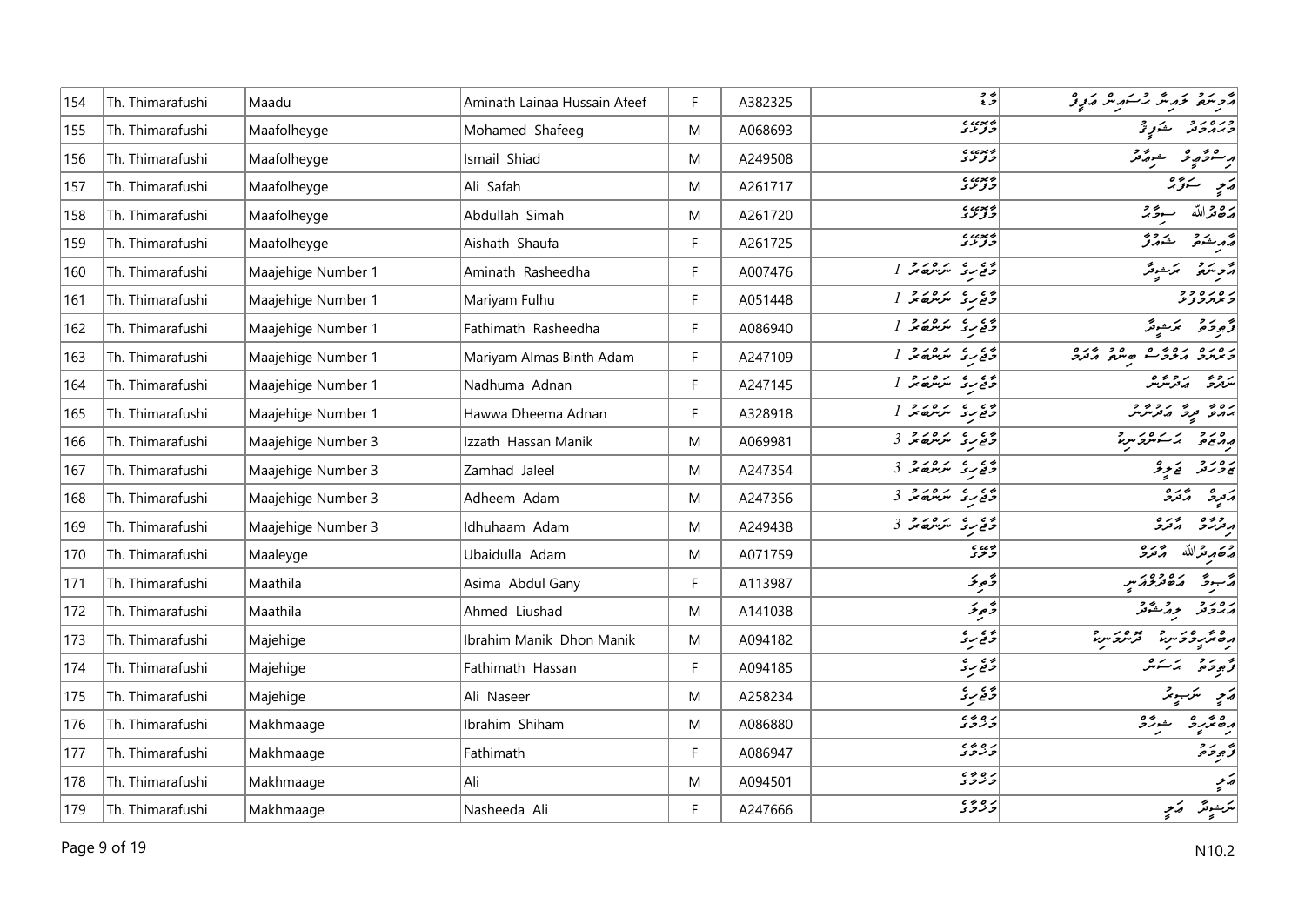| 180 | Th. Thimarafushi | Makhmaage           | Nashida Ali              | F. | A247670 | ر ه و ،<br>د ز د د          | ش د کرد.<br>سرشونگر کرد                               |
|-----|------------------|---------------------|--------------------------|----|---------|-----------------------------|-------------------------------------------------------|
| 181 | Th. Thimarafushi | Makhumaa Villa Aage | Aminath Adam Manik       | F  | A069061 | ر د و و ژوء<br>5 رقم قرار د | י גב יגניג<br>גביעת געבביטי                           |
| 182 | Th. Thimarafushi | Meenaazu            | Aminath Hassan           | F  | A120879 | حريثرنج                     | ړې سره پر کامل                                        |
| 183 | Th. Thimarafushi | Meenaazu            | Mohamed Naseer           | M  | A262830 | حريثرنج                     | ورەرو شب                                              |
| 184 | Th. Thimarafushi | Minvaru             | Abdul Azeez Ismail       | M  | A132374 | لرمورير                     | وستتخوخه<br>ر ه و و ر<br>پرځ ترڅه یې چ                |
| 185 | Th. Thimarafushi | Mirihimaage         | Ibrahim                  | M  | A037789 | د بررد د<br>ربر ر           | ە ھەترىرى<br>برھ ترىرى                                |
| 186 | Th. Thimarafushi | Mirihimaage         | Sarath                   | F  | A126774 | و بور و ؟<br>د بر ر         | سەدە                                                  |
| 187 | Th. Thimarafushi | Mirihimaage         | Sanfa Dhon Manik         | F  | A247692 | و برر دی<br>بربرگ           | سەمىر<br>بو ۵ پر ر <sup>و</sup>                       |
| 188 | Th. Thimarafushi | Miriyaasge          | Fathuhulla Adam          | M  | A055222 | اح بروژے<br>پر              | ترح و الله<br>پور ہ<br>مرکزو                          |
| 189 | Th. Thimarafushi | Miriyaasge          | Naila Adam               | F  | A071506 | حە بىر پىر مىسى<br>س        | سَّرِیَّ دَنَرَدَ                                     |
| 190 | Th. Thimarafushi | Miriyaasge          | Mariyam Shala Fathuhulla | F. | A249507 | ىر بىرە ئىسى<br>برىر        | رەرە بەيرى وج الله                                    |
| 191 | Th. Thimarafushi | Moonimaage          | Mohamed Sa aadhu         | M  | A123971 | יי<br>קייקבצ                | ور ہ ر و در و<br>تربر برتر مستقر                      |
| 192 | Th. Thimarafushi | Naazu               | Mohamed Ahmed            | M  | A045101 | سرَّج                       | כנסנכ נסנכ<br>כגמכת הגכת                              |
| 193 | Th. Thimarafushi | Naazu               | Moomina Hussain Maniku   | F  | A069618 | سرچ                         | ورومثر برسكر مركز مرتز                                |
| 194 | Th. Thimarafushi | Naazu               | Ali Ahmed                | M  | A122807 | سرّح                        | أەسم مەردى                                            |
| 195 | Th. Thimarafushi | Nareeha Manzil      | Ahmed Majid              | M  | A078911 | ﯩ <i>ﺰﯩﺮ ﺋﯘ ﺗ</i> ﯩﺮﯨ       | رەر ئەتەتر<br>مەرى ئىق                                |
| 196 | Th. Thimarafushi | Nareeha Manzil      | Mohamed Jamiu            | M  | A082045 | ىئە <i>پر ئەڭ ئىلى</i> ر ق  | ر ده.<br>مع <del>و</del> ه<br>ور ه ر د<br>تر پر تر تر |
| 197 | Th. Thimarafushi | Nareeha Manzil      | Mariyam Nareeha          | F  | A089973 | ىئىر ئەز ئىرى <sub>م</sub>  | ر ه ر ه<br><del>ر</del> بربرگ                         |
| 198 | Th. Thimarafushi | Nareeha Manzil      | Aishath Idrees           | F  | A111389 | ىئە <i>پر ئەڭ بىرى</i> ج    | ىرىترىيەت<br>سرىقىيەت<br>و مر شو د<br>مرم مشومو       |
| 199 | Th. Thimarafushi | Nareeha Manzil      | Ibrahim Jamiu            | M  | A151645 | ىئە <i>پر ئەڭ ش</i> ېرى     | ە ھەترىرى<br>رەھىرىرى<br>و په ده.<br>د ک              |
| 200 | Th. Thimarafushi | Nareeha Manzil      | Aminath Madeeha          | F  | A270483 | ﯩ <i>ﺰﯩﺮ ﺋﯘ ﺩ</i> ﻣﺮﯨﺮ ﯞ    |                                                       |
| 201 | Th. Thimarafushi | Nasru               | Ali Nasir                | M  | A061220 | ىر بە جە<br>مىزىبە ئىر      | أرشح التنزير                                          |
| 202 | Th. Thimarafushi | Nasru               | Mohamed Nasir            | Μ  | A066677 | ىئەبەيىتى                   | و رە ر د<br><i>د بر</i> گرىز<br>بترجيه                |
| 203 | Th. Thimarafushi | Nasru               | Aishath Nasira           | F. | A155997 | ىئەبەيىتى                   | د مرکز شور میگر                                       |
| 204 | Th. Thimarafushi | Nasru               | Haseena Ali              | F  | A217812 | ىئەبەيىتى                   | ىز سەمىگە<br>ئە                                       |
| 205 | Th. Thimarafushi | Nasru               | Fathmath Samha           | F. | A249437 | ىئەبەيىتى                   | سەدىر<br>ۇ ب <sub>و</sub> ر بو                        |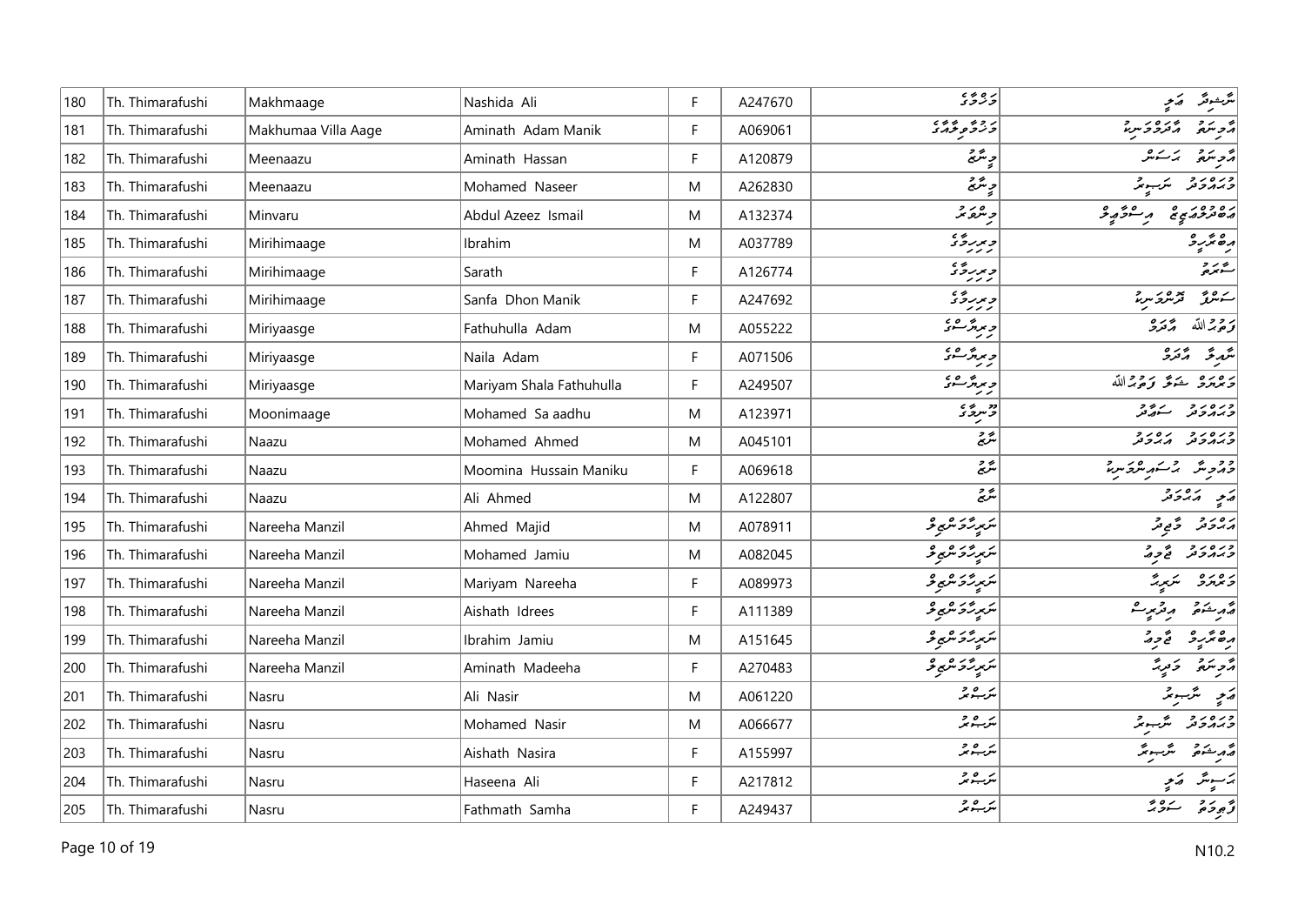| 206 | Th. Thimarafushi | Nayaa Manzil      | Naseeba Ibrahim Maniku | F         | A075592 | ىر ئەر مەسىم ب <mark>و</mark>                                                                                                                                                                                                                                                                                                                                                                                                     | ە ھەمەر 25 سرىد<br>بەھەمەر 25 س<br>ىئرىبە <i>ڭ</i> |
|-----|------------------|-------------------|------------------------|-----------|---------|-----------------------------------------------------------------------------------------------------------------------------------------------------------------------------------------------------------------------------------------------------------------------------------------------------------------------------------------------------------------------------------------------------------------------------------|----------------------------------------------------|
| 207 | Th. Thimarafushi | Nedhunge          | Ahmed Sarah            | M         | A055443 | ے و ہ ۽<br>سربرسر <sub>ک</sub>                                                                                                                                                                                                                                                                                                                                                                                                    | پر 2 پر 1<br>سەپۇر                                 |
| 208 | Th. Thimarafushi | Nirolhumaage      | Hussain Solah          | M         | A052948 | سر بو و بو د<br>سربورتو ی                                                                                                                                                                                                                                                                                                                                                                                                         | برسكهر شركر بكوكر                                  |
| 209 | Th. Thimarafushi | Nivaadhoshuge     | Mohamed Aiham Ismail   | M         | A249447 | ر پر د د ،<br>سرچ تر سر پر                                                                                                                                                                                                                                                                                                                                                                                                        | כממכת התגל תייכת ב                                 |
| 210 | Th. Thimarafushi | Nooraaneege       | Fathimath Navaal       | F         | A378169 | دو پر<br>سربر سرپر                                                                                                                                                                                                                                                                                                                                                                                                                | قَ وَجَعَ مَعَوَّفَر                               |
| 211 | Th. Thimarafushi | Oasis             | Ivan Ilyas             | M         | A357203 | جەبىر ھ                                                                                                                                                                                                                                                                                                                                                                                                                           | أمرة شهر وروشه                                     |
| 212 | Th. Thimarafushi | Rankokaage        | Ahmed Shahid           | ${\sf M}$ | A061979 | ر ٥ پر دي<br>برس لا ک                                                                                                                                                                                                                                                                                                                                                                                                             | پره د و په پیچر د                                  |
| 213 | Th. Thimarafushi | Roze Villa        | Ahmed Amir             | M         | A007216 | ە ە ھ<br>ئىرىنى ھ <sub>ە</sub> ق                                                                                                                                                                                                                                                                                                                                                                                                  | برەرو ئەدىر                                        |
| 214 | Th. Thimarafushi | Shabnamge         | <b>Abdul Muhusin</b>   | ${\sf M}$ | A041690 | ر <i>ه د ه ،</i><br>شو <i>ه مرو د</i>                                                                                                                                                                                                                                                                                                                                                                                             | ره وه وه وه<br>د ه ترود بر سوش                     |
| 215 | Th. Thimarafushi | Shabnamge         | Aminath Arifa          | F         | A075765 | ر ه ر ه ،<br>شو <i>ه مرد د</i>                                                                                                                                                                                                                                                                                                                                                                                                    | أأترسم أأتبرؤ                                      |
| 216 | Th. Thimarafushi | Shabnamge         | Ahmed Arif             | M         | A078086 | ر ده بره ،<br>شو <i>ه مرو د</i>                                                                                                                                                                                                                                                                                                                                                                                                   | برەر ئە ئەر                                        |
| 217 | Th. Thimarafushi | Sosunge           | <b>Adam Manik</b>      | M         | A148909 | <u>مرىمە يو ،</u>                                                                                                                                                                                                                                                                                                                                                                                                                 | پر ده بر سر د<br>پر تر ژ ژ سربا                    |
| 218 | Th. Thimarafushi | Sosunge           | Ismail Nasih           | ${\sf M}$ | A262902 | <u>م</u> مەمەر                                                                                                                                                                                                                                                                                                                                                                                                                    | وسفوه و                                            |
| 219 | Th. Thimarafushi | Udhares           | Ahmed Fayaaz           | M         | A043680 | د ر ، م<br>مرمرسه                                                                                                                                                                                                                                                                                                                                                                                                                 | رەرد رېژ                                           |
| 220 | Th. Thimarafushi | Udhares           | Mariyam Hassan Manik   | F         | A087124 | د ري ه<br>مر <sub>م مر</sub> ک                                                                                                                                                                                                                                                                                                                                                                                                    | במחכם המשתפיתי                                     |
| 221 | Th. Thimarafushi | Udhares           | Mariyam Reesha Rilwan  | F         | A381958 | ح پر پ <sub>ے</sub><br>مرموسہ                                                                                                                                                                                                                                                                                                                                                                                                     | ويرمرو بريئة برينتمرش                              |
| 222 | Th. Thimarafushi | Venus Villa       | Sanfa Hassan           | F         | A261997 | مەسىسى ئەرگە                                                                                                                                                                                                                                                                                                                                                                                                                      | سەھەر بەسەھ                                        |
| 223 | Th. Thimarafushi | Venus Villa       | Aishath Saha           | F         | A262006 | <sub>جە</sub> بىئرىش <sub>ى</sub> رىگە                                                                                                                                                                                                                                                                                                                                                                                            | ە ئەرىشى ئىسى ئىسى                                 |
| 224 | Th. Thimarafushi | Venus Villa       | Ali Nihan              | M         | A262008 | <sub>جە</sub> بىئە سىمىرىتىمە                                                                                                                                                                                                                                                                                                                                                                                                     | ړې سرگنگر                                          |
| 225 | Th. Thimarafushi | Violet Villa      | Moomina Mohamed        | F         | A060298 | ءَ ٻر ڏھ عر ٿُ                                                                                                                                                                                                                                                                                                                                                                                                                    | وړې پر<br>و ره ر و<br><i>و بر</i> و تر             |
| 226 | Th. Thimarafushi | Violet Villa      | Mohamed Ali            | ${\sf M}$ | A078625 | ءَ ٻر ڏھ عر ٿُ                                                                                                                                                                                                                                                                                                                                                                                                                    | ورەر د كمبر                                        |
| 227 | Th. Thimarafushi | Violet Villa      | Ahmed Mohamed          | ${\sf M}$ | A087070 | ئەر ئۇھ <sub>ى</sub> ر ئە                                                                                                                                                                                                                                                                                                                                                                                                         | נפגב בנסגב<br>גגבע בגגבע                           |
| 228 | Th. Thimarafushi | Violet Villa      | Faheema Hassan         | F         | A087071 | اپر وي وگړ<br>اف <sub>را</sub> رقيق وگړ                                                                                                                                                                                                                                                                                                                                                                                           | أَوْرِدُ بَرَسَمْسُ                                |
| 229 | Th. Thimarafushi | Violet Villa      | Ibrahim Mohamed        | ${\sf M}$ | A265522 | أقار بحقح حرقحه                                                                                                                                                                                                                                                                                                                                                                                                                   | ם מים כנסגב<br>תפתעה כמתכת                         |
| 230 | Th. Thimarafushi | <b>White Rose</b> | Ahmed Shareef          | M         | A074845 | ر وه چې <u>م</u>                                                                                                                                                                                                                                                                                                                                                                                                                  | برەر د<br>ے موثر                                   |
| 231 | Th. Thimarafushi | White Rose        | Ismail Shareef         | ${\sf M}$ | A080188 | $\begin{array}{c c} \hline \rule{0pt}{3ex} & \rule{0pt}{3ex} & \rule{0pt}{3ex} \\ \hline \rule{0pt}{3ex} & \rule{0pt}{3ex} & \rule{0pt}{3ex} \\ \hline \rule{0pt}{3ex} & \rule{0pt}{3ex} & \rule{0pt}{3ex} \\ \hline \rule{0pt}{3ex} & \rule{0pt}{3ex} & \rule{0pt}{3ex} \\ \hline \rule{0pt}{3ex} & \rule{0pt}{3ex} & \rule{0pt}{3ex} \\ \hline \rule{0pt}{3ex} & \rule{0pt}{3ex} & \rule{0pt}{3ex} \\ \hline \rule{0pt}{3ex} &$ | بر شرگوری کے پرو                                   |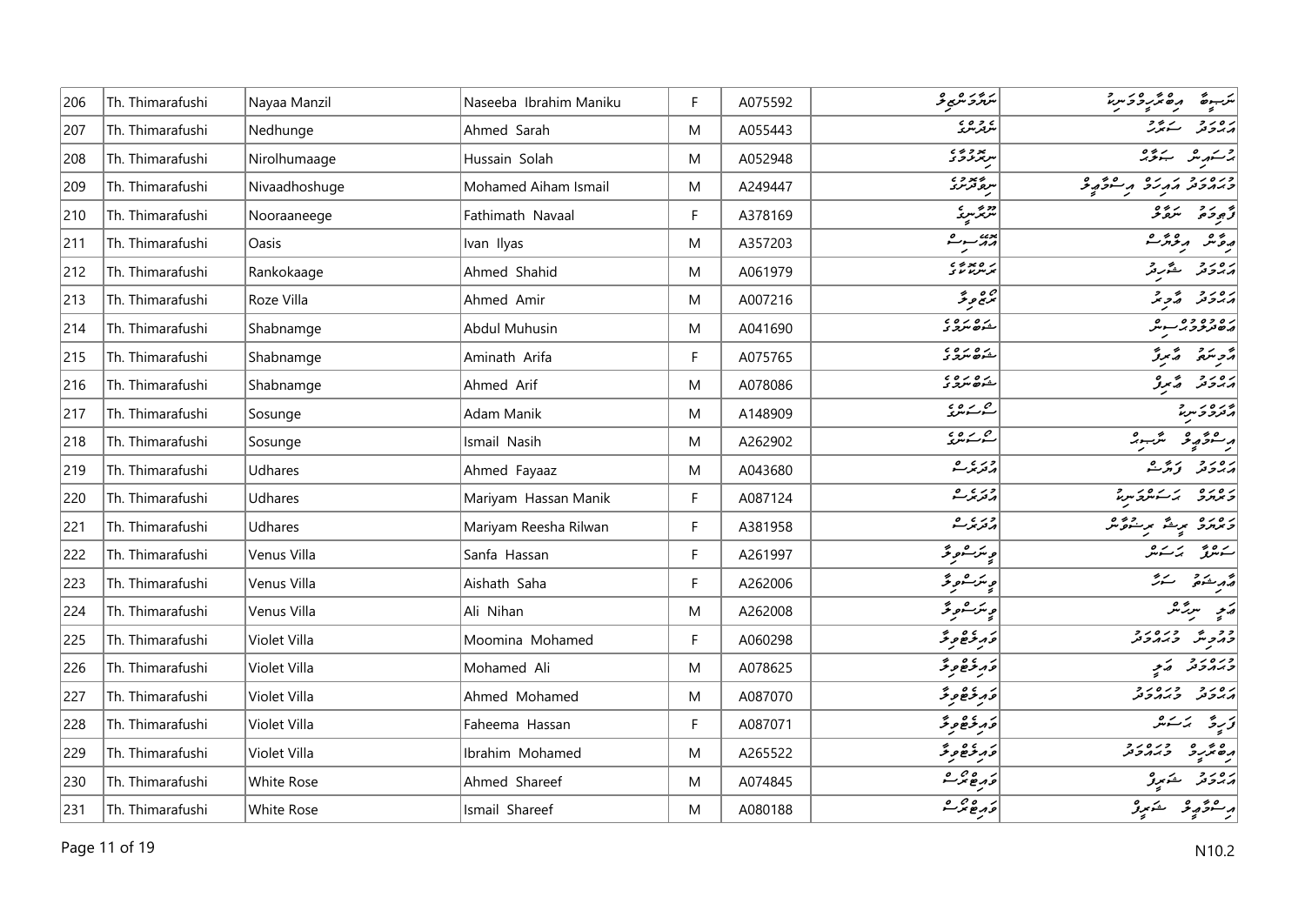| 232 | lTh. Thimarafushi | White Rose | Khalida Ali      | A123967 | ئەرھ بىر م | رَّ وتَرُ         |
|-----|-------------------|------------|------------------|---------|------------|-------------------|
| 233 | lTh. Thimarafushi | White Rose | Sanfa Ali        | A251906 | ئەرھ بىر م | سەھەتە            |
| 234 | lTh. Thimarafushi | White Rose | Maasitha Ibrahim | A285436 | ئەرەم بۇر  | ەھەرىرى<br>ۇ سەۋ  |
| 235 | lTh. Thimarafushi | White Rose | Sofuwa Shareef   | A396788 | ئەرھ بىر م | ىبتۇق<br>مشهرو    |
| 236 | lTh. Thimarafushi | White Rose | Shafua Shareef   | A396795 | ئەرەم بۇر  | شتۇرگە<br>مشكورثر |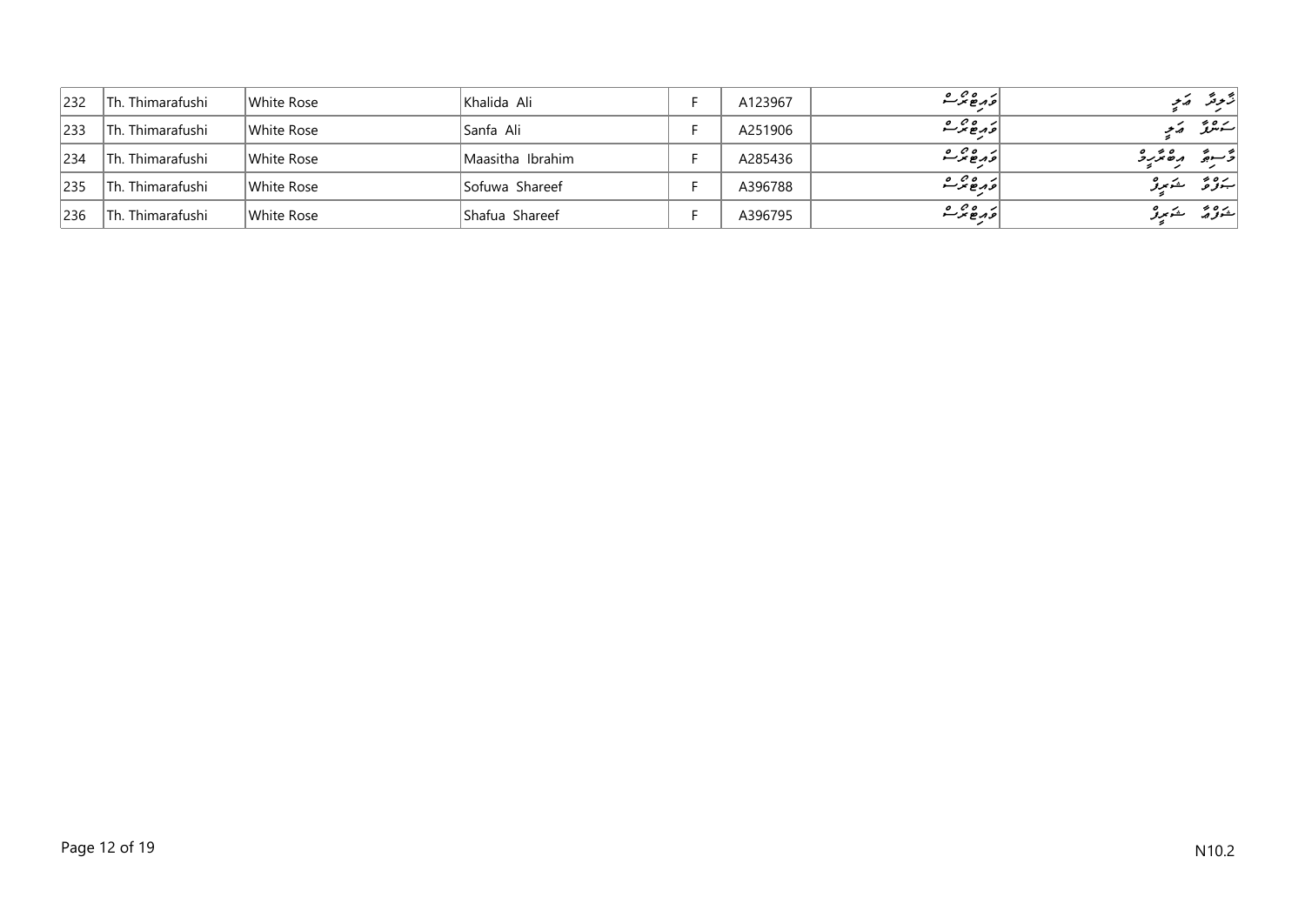## *w7qAn8m? sCw7mRo>u; wEw7mRw;sBo<*

| ' مرمر | 'يئرىثر: |
|--------|----------|
|        |          |
|        |          |
|        |          |

## *w7q9r@w7m> sCw7qHtFoFw7s; mAm=q7 w7qHtFoFw7s;*

| يە يە | $\frac{2}{n}$ | ىر تىر. | لترتثر |
|-------|---------------|---------|--------|
|       |               |         |        |
|       |               |         |        |
|       |               |         |        |

| $\frac{2}{n}$ | $\overline{\phantom{a}}$ | اير هنه. | $\mathcal{O} \times$<br>سرسر |
|---------------|--------------------------|----------|------------------------------|
|               |                          |          |                              |
|               |                          |          |                              |
|               |                          |          |                              |

| ' ئىرتىر: | سر سر |  |
|-----------|-------|--|
|           |       |  |
|           |       |  |
|           |       |  |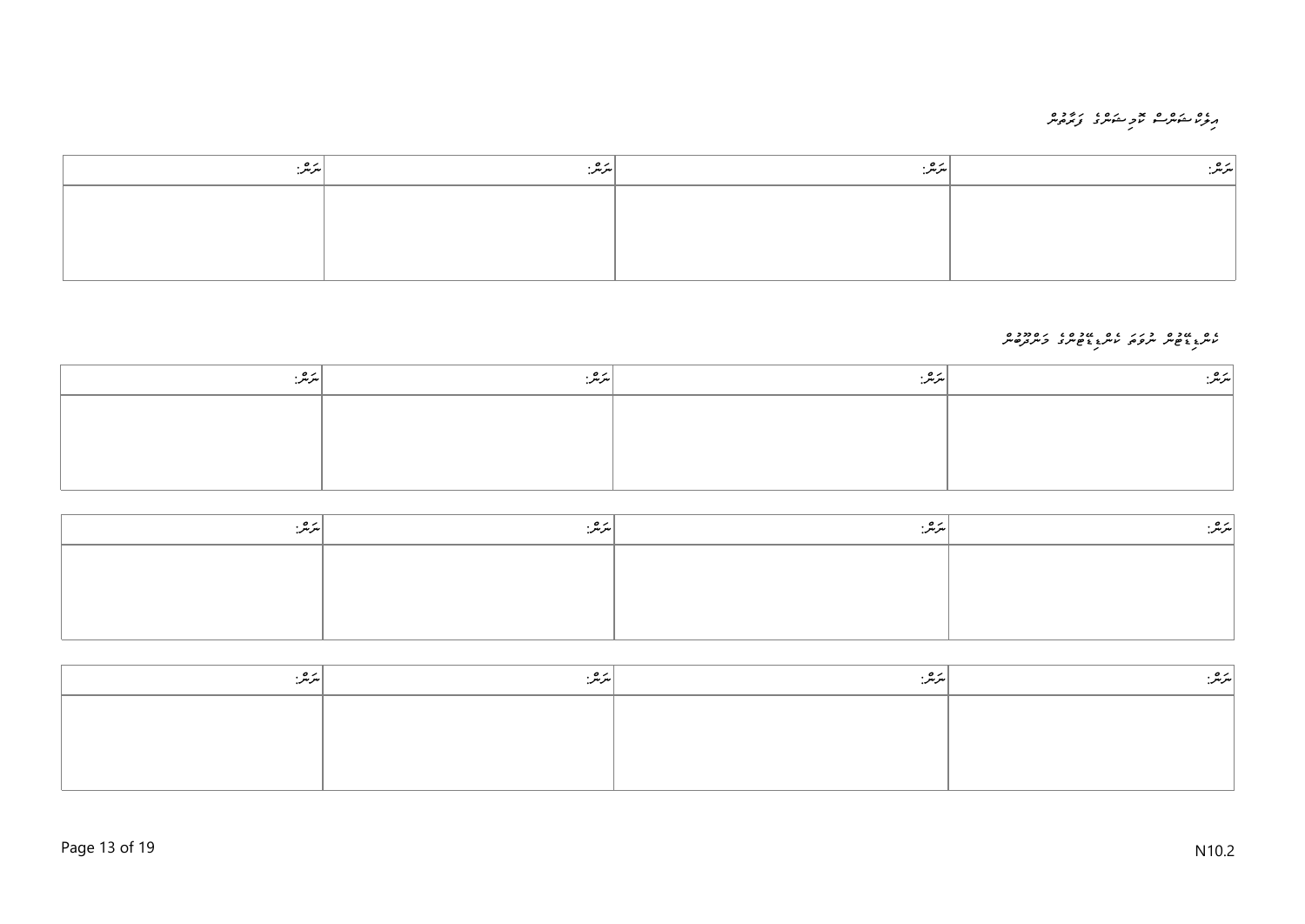| يزهر | $^{\circ}$ | ىئرىتر: |  |
|------|------------|---------|--|
|      |            |         |  |
|      |            |         |  |
|      |            |         |  |

| <sup>.</sup> سرسر. |  |
|--------------------|--|
|                    |  |
|                    |  |
|                    |  |

| ىئرىتر. | $\sim$ | ا بر هه. | لىرىش |
|---------|--------|----------|-------|
|         |        |          |       |
|         |        |          |       |
|         |        |          |       |

| $\overline{\phantom{a}}$<br>سرس. | ر ه<br>,,,<br>$\sim$ | . . | 。<br>سرس. |
|----------------------------------|----------------------|-----|-----------|
|                                  |                      |     |           |
|                                  |                      |     |           |
|                                  |                      |     |           |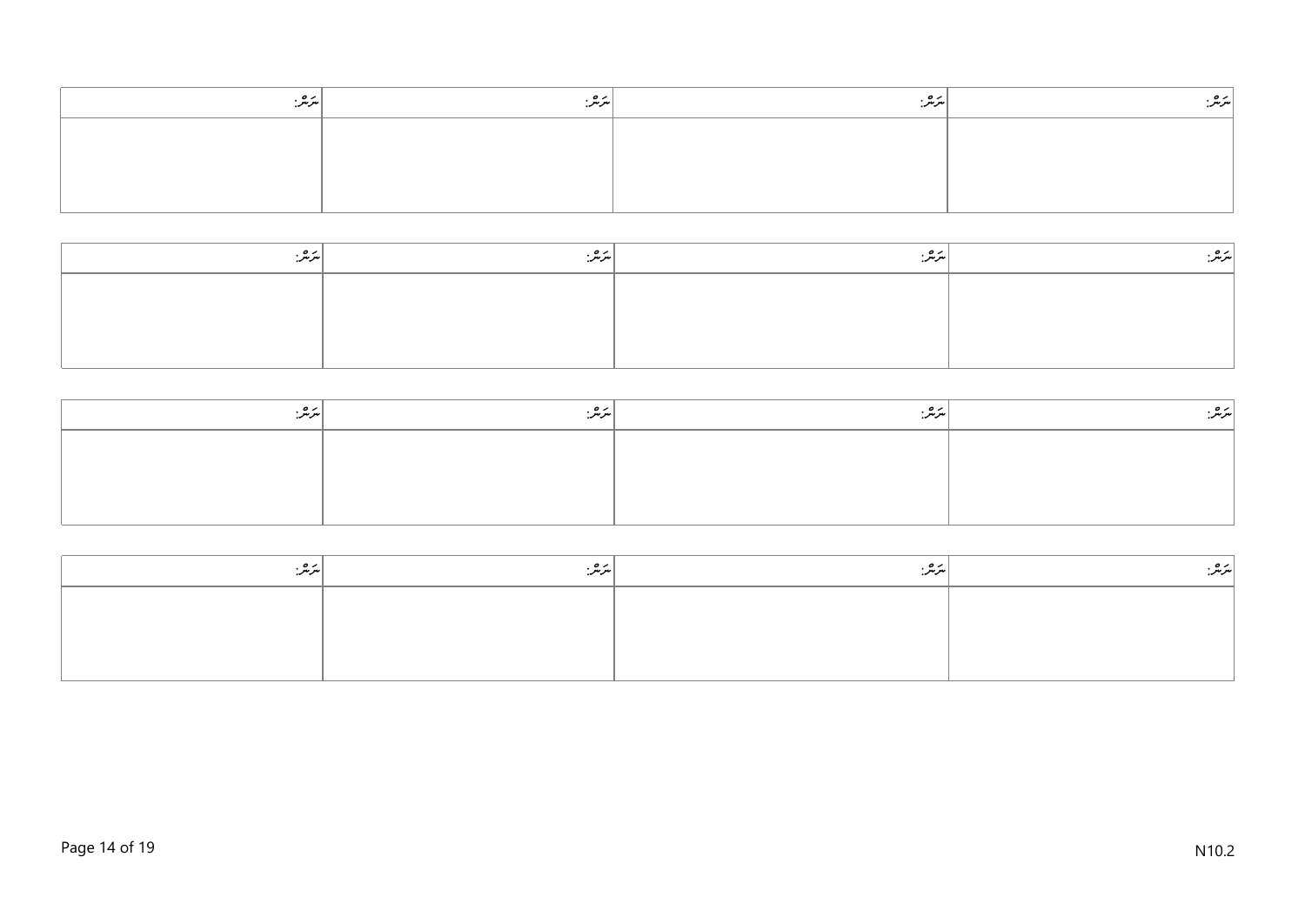| ير هو . | $\overline{\phantom{a}}$ | يرمر | اير هنه. |
|---------|--------------------------|------|----------|
|         |                          |      |          |
|         |                          |      |          |
|         |                          |      |          |

| ئىرتىر: | $\sim$<br>ا سرسر . | يئرمثر | o . |
|---------|--------------------|--------|-----|
|         |                    |        |     |
|         |                    |        |     |
|         |                    |        |     |

| لترتكر: | الترنثر: | ابر همه: | الترنثر: |
|---------|----------|----------|----------|
|         |          |          |          |
|         |          |          |          |
|         |          |          |          |

| 。 |  |  |
|---|--|--|
|   |  |  |
|   |  |  |
|   |  |  |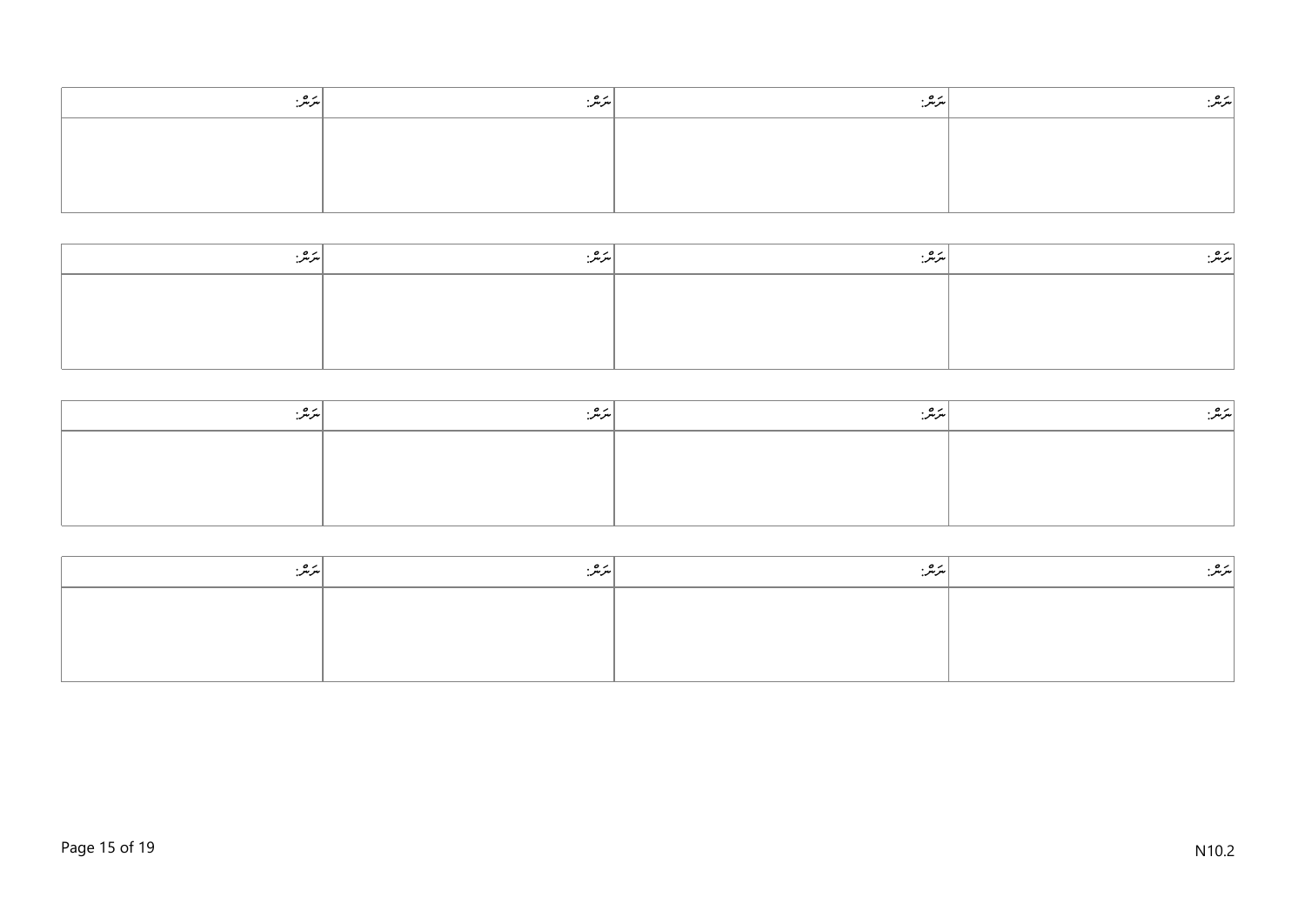| ير هو . | $\overline{\phantom{a}}$ | يرمر | اير هنه. |
|---------|--------------------------|------|----------|
|         |                          |      |          |
|         |                          |      |          |
|         |                          |      |          |

| ىر تىر: | $\circ$ $\sim$<br>" سرسر . | يبرحه | o . |
|---------|----------------------------|-------|-----|
|         |                            |       |     |
|         |                            |       |     |
|         |                            |       |     |

| نتزيتر به | 。 | 。<br>سمرسمد. | o <i>~</i> |
|-----------|---|--------------|------------|
|           |   |              |            |
|           |   |              |            |
|           |   |              |            |

|  | . ه |
|--|-----|
|  |     |
|  |     |
|  |     |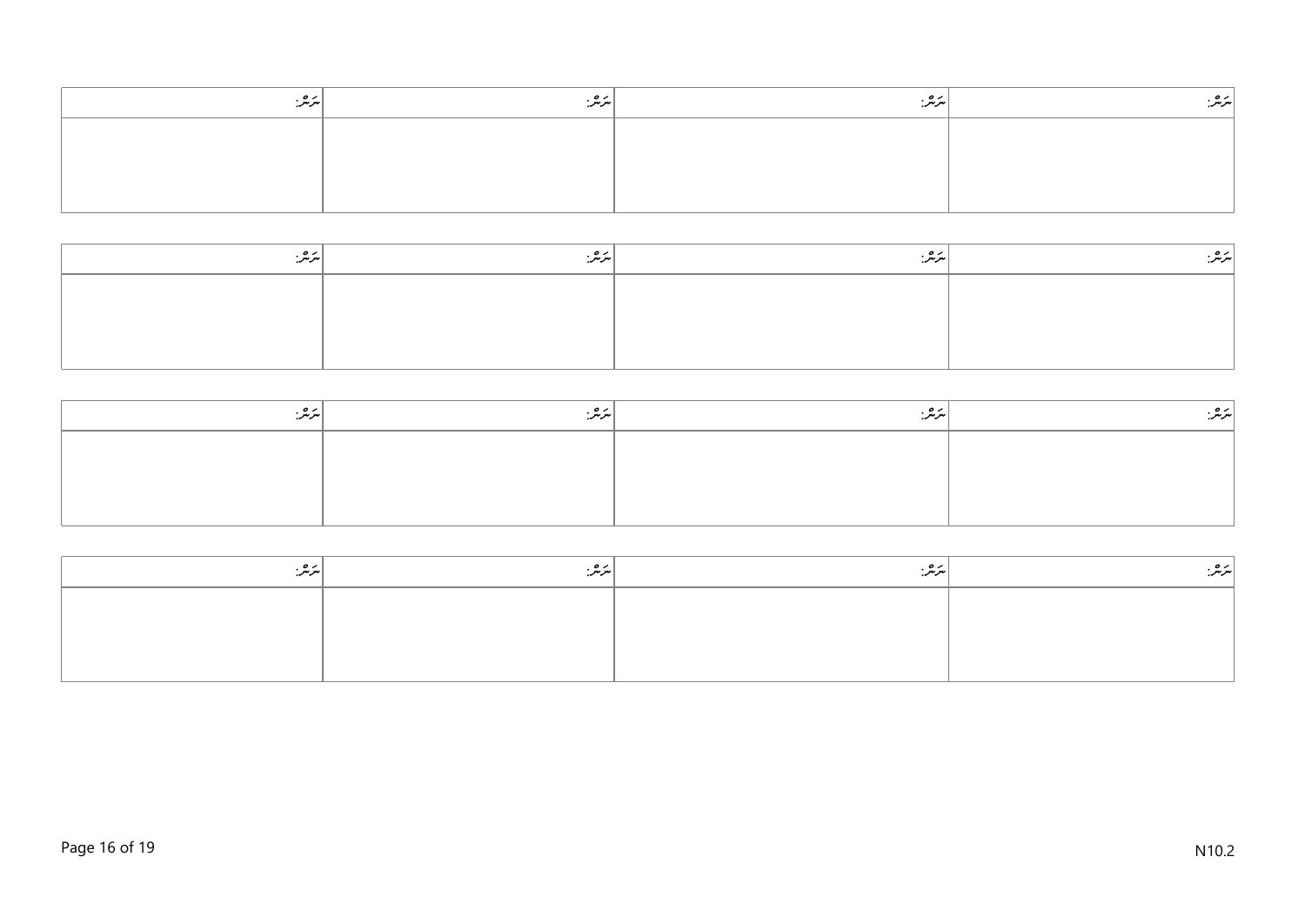| $\cdot$ | 。 | $\frac{\circ}{\cdot}$ | $\sim$<br>سرسر |
|---------|---|-----------------------|----------------|
|         |   |                       |                |
|         |   |                       |                |
|         |   |                       |                |

| يريثن | ' سرسر . |  |
|-------|----------|--|
|       |          |  |
|       |          |  |
|       |          |  |

| بر ه | . ه | $\sim$<br>سرسر |  |
|------|-----|----------------|--|
|      |     |                |  |
|      |     |                |  |
|      |     |                |  |

| 。<br>. س | ىرىىر |  |
|----------|-------|--|
|          |       |  |
|          |       |  |
|          |       |  |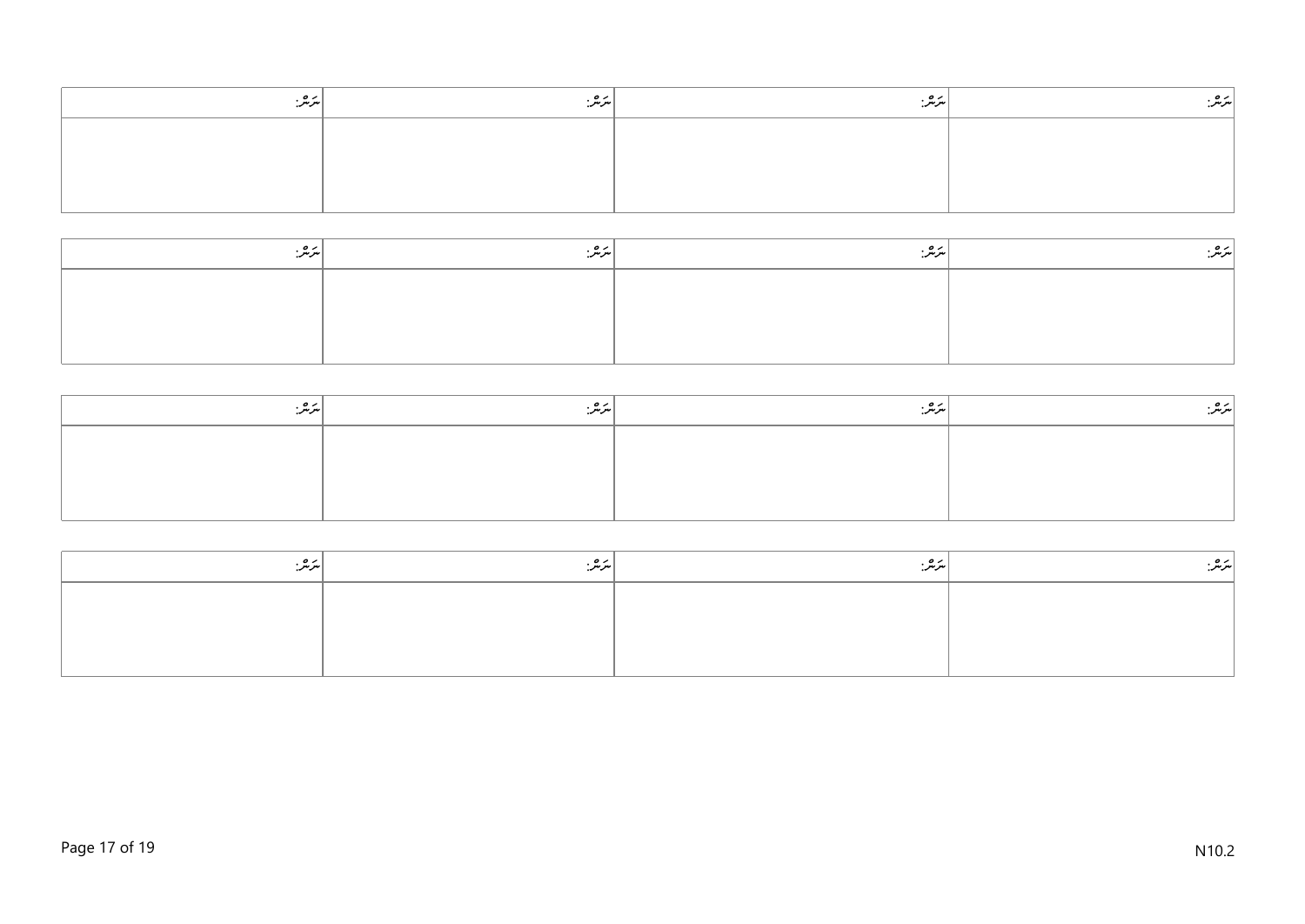| ير هو . | $\overline{\phantom{a}}$ | يرمر | اير هنه. |
|---------|--------------------------|------|----------|
|         |                          |      |          |
|         |                          |      |          |
|         |                          |      |          |

| ىئرىتى: | الترنثين | ا بر هر: | o <i>~</i><br>َ سرسر |
|---------|----------|----------|----------------------|
|         |          |          |                      |
|         |          |          |                      |
|         |          |          |                      |

| نتزيتر به | 。 | 。<br>سرسر. | o <i>~</i> |
|-----------|---|------------|------------|
|           |   |            |            |
|           |   |            |            |
|           |   |            |            |

|  | . ه |
|--|-----|
|  |     |
|  |     |
|  |     |